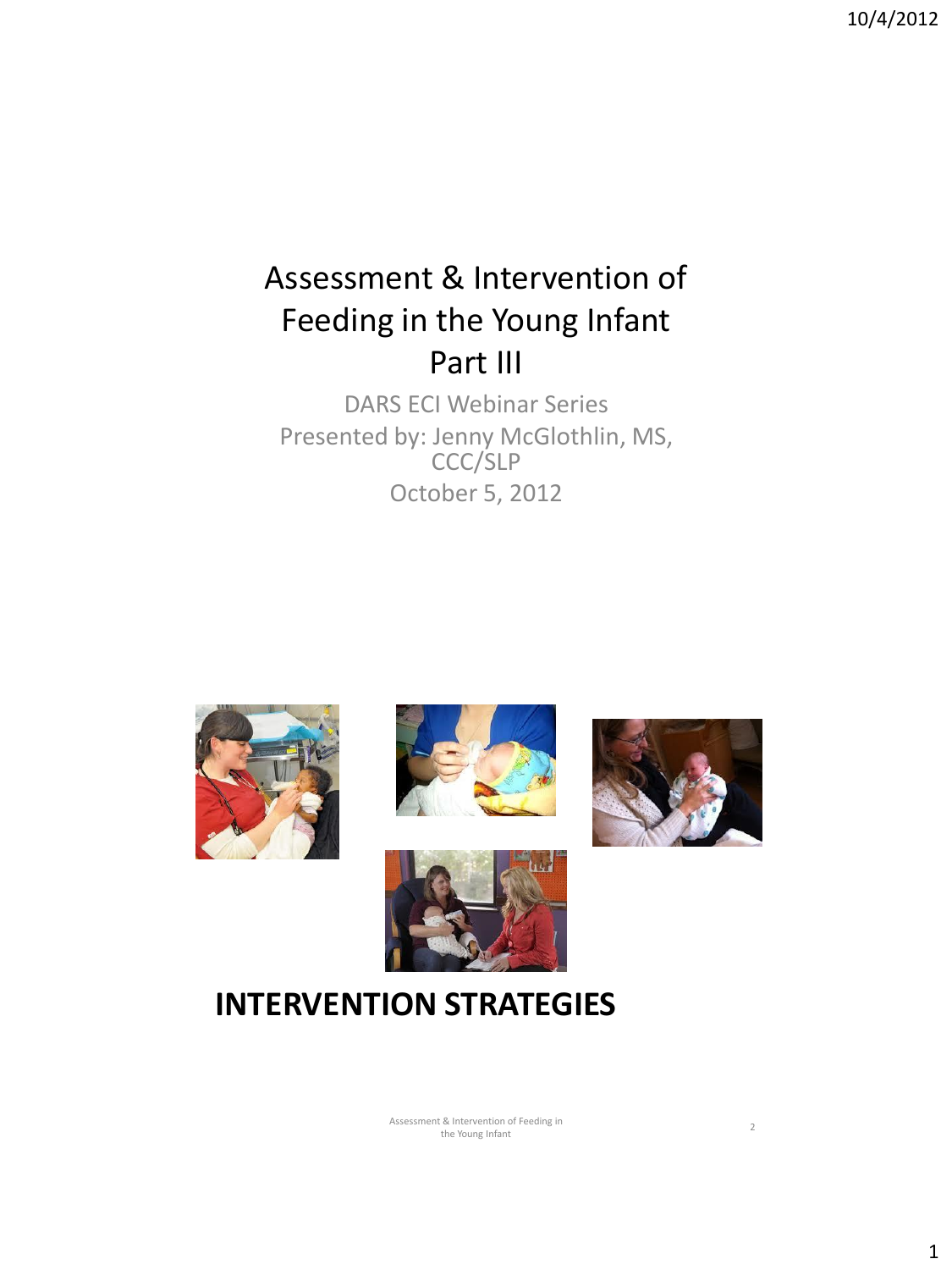## Support Positive Experiences

- Support SKILL first!
	- Look to stability signs to determine readiness for and influence of feeding
- Implement feeding supports to facilitate skill development
- Without skill:
	- Repeated experiences of feeding with POOR skill may lead to avoidance behaviors and…
	- Repeated experiences build neural pathways that support development of POOR skills
		- Gagging
		- Gasping
		- Poor vital signs (desaturation)

Assessment & Intervention of Feeding in t & Intervention or Feeding in<br>
the Young Infant 3

## Once Skill is Developed…

- Skill leads to efficiency during feeding
- Efficiency leads to endurance sufficient for feeding full volumes and discharge
- Skill, efficiency, and endurance lead to ability to eat comfortably, and to eat sufficient volume for appropriate growth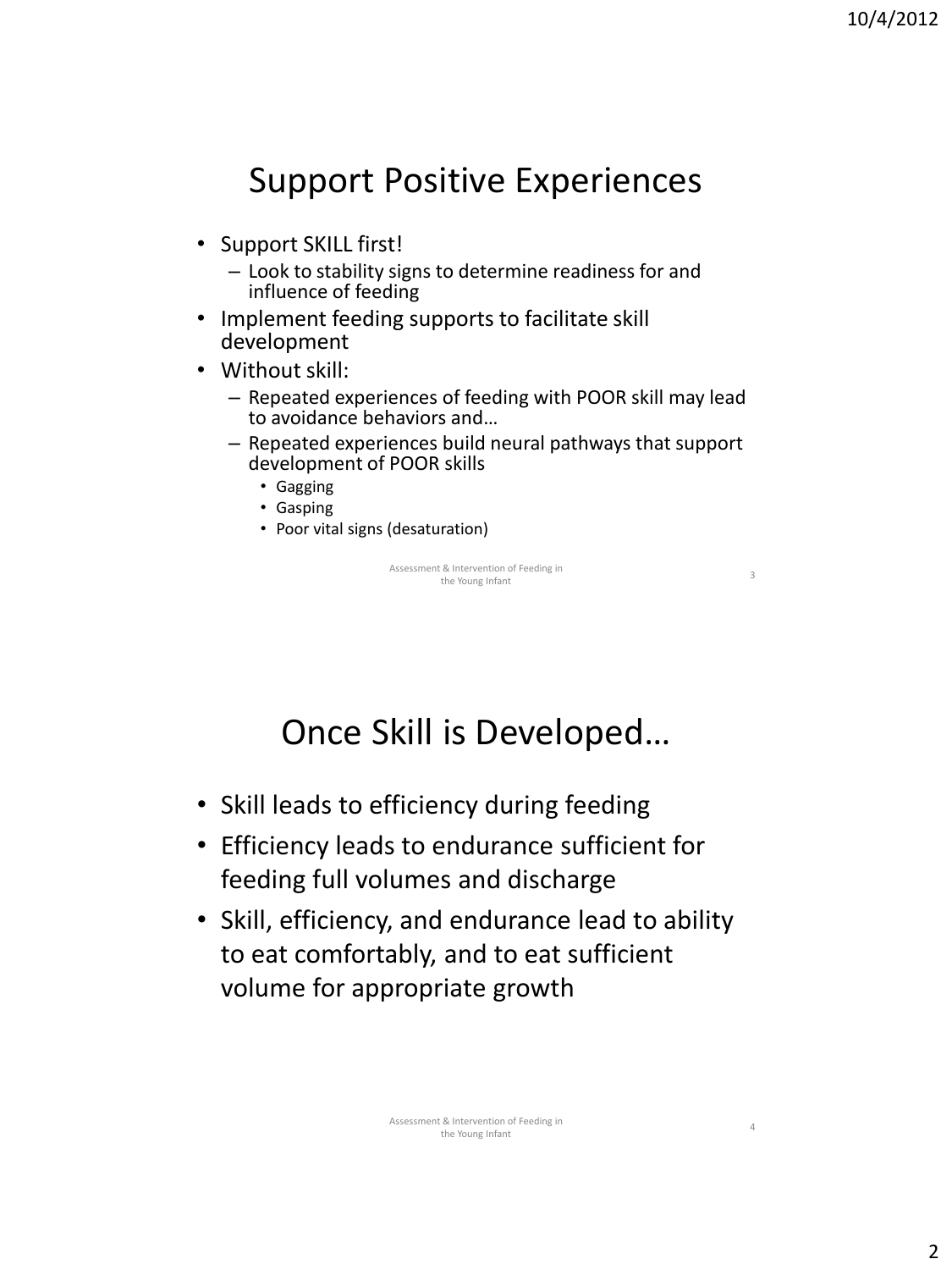

Assessment & Intervention of Feeding in nt & Intervention of Feeding in<br>
the Young Infant 5

### **GETTING BABY READY TO EAT**

Assessment & Intervention of Feeding in t & Intervention of Feeding in<br>
the Young Infant 6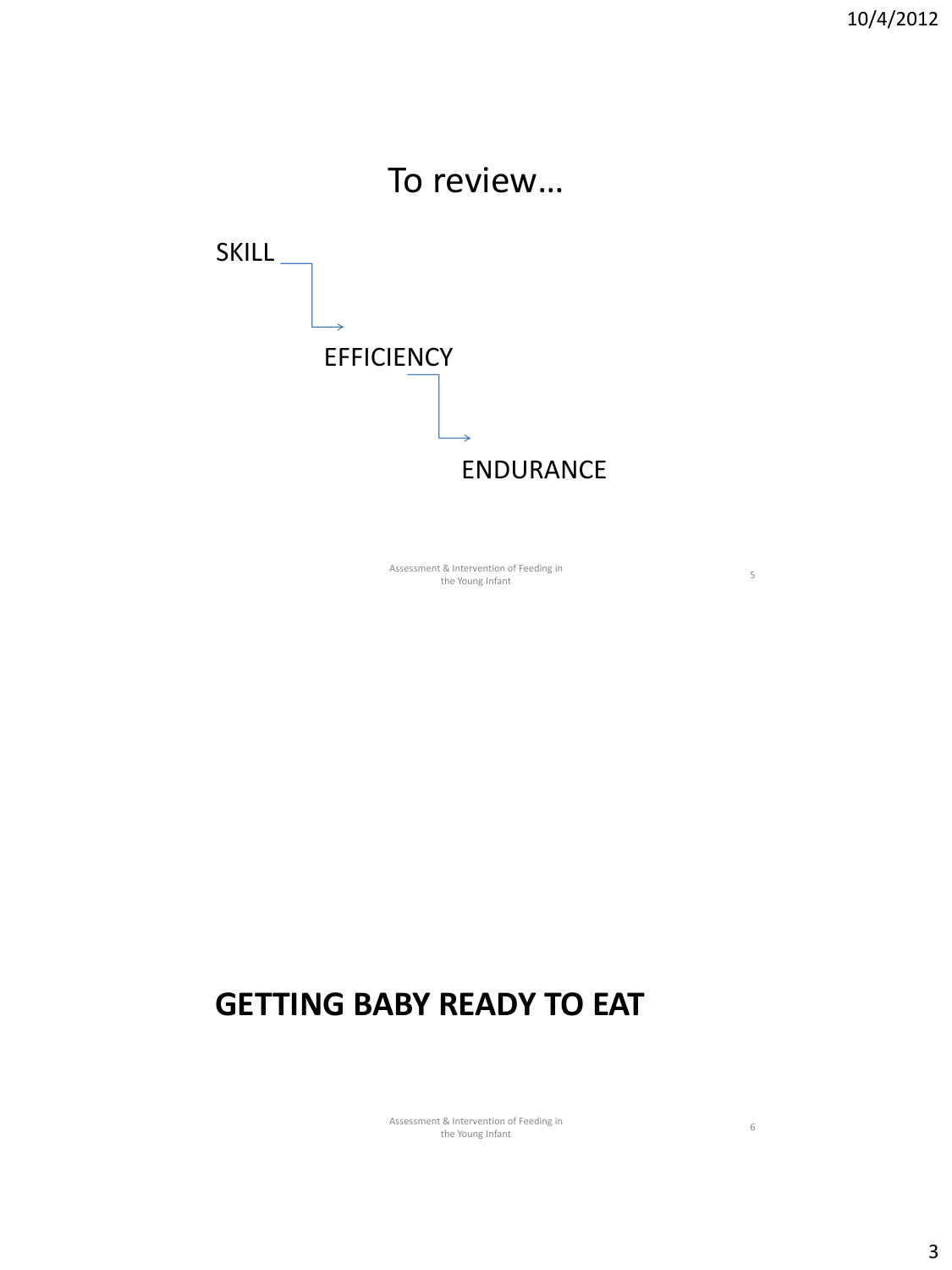### Stimulation or Experience?

- "Oral stimulation" is considered as a programmatic approach to providing tactile input to the face/mouth/tongue/lips of an infant
	- Oral motor stretches (Beckman)
	- Any tapping, temp change, etc. that you provide
- "Oral experiences" refers to infant-driven positive experiences around face/mouth/tongue/lips
	- Kangaroo mother care (KMC)
	- Non-nutritive sucking
	- Independent exploration of face/mouth

Assessment & Intervention of Feeding in it & Intervention of Feeding in<br>the Young Infant

## Need to Differentiate

- Use is dependent upon the child's history and needs
- Oral experiences have a body of research supporting the benefits
- Oral stimulation programs have less research
	- No oral stimulation program has been conducted without non-nutritive sucking, which is known to be beneficial
	- For preemies:
		- Concerns regarding poor weight gain and stress during stimulation programs (e.g., Apnea, bradycardia).
		- No decrease in length of stay or gestational age at which full oral feedings are achieved.

4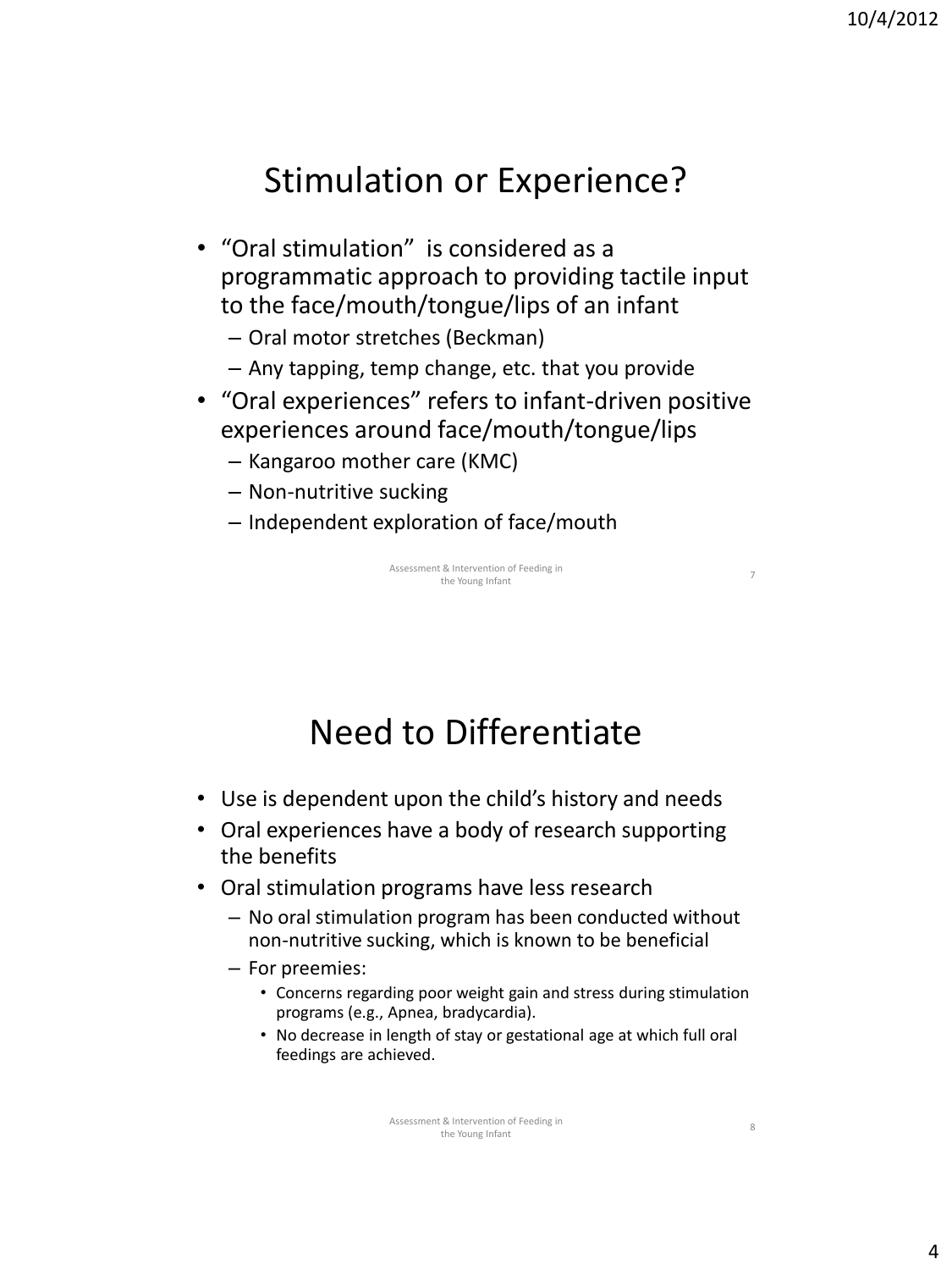### Guidelines for Use of Oral-Facial Stimulation Materials

- Should satisfy one or more of these purposes:
	- Stimulate a more active sucking pattern
	- Reduce hypersensitivity in the mouth
	- Reduce the strength of the tonic bite reflex
	- Increase acceptance of objects coming toward face
	- Increase the amount of oral experience and exploration so child will obtain better tongue, lip, and jaw movements for feeding and sound play
	- Increase oral organization

Assessment & Intervention of Feeding in it & intervention of Feeding in<br>the Young Infant

# Non-nutritive Sucking

- Largest body of evidence to support benefits
- No evidence of detrimental effects
- Significantly decreases the length of hospital stay in preterm infants
- Supports transition from tube to bottle feeds
- Supports better bottle feeding performance (Harding, 2009; Pinelli & Syminton, 2005)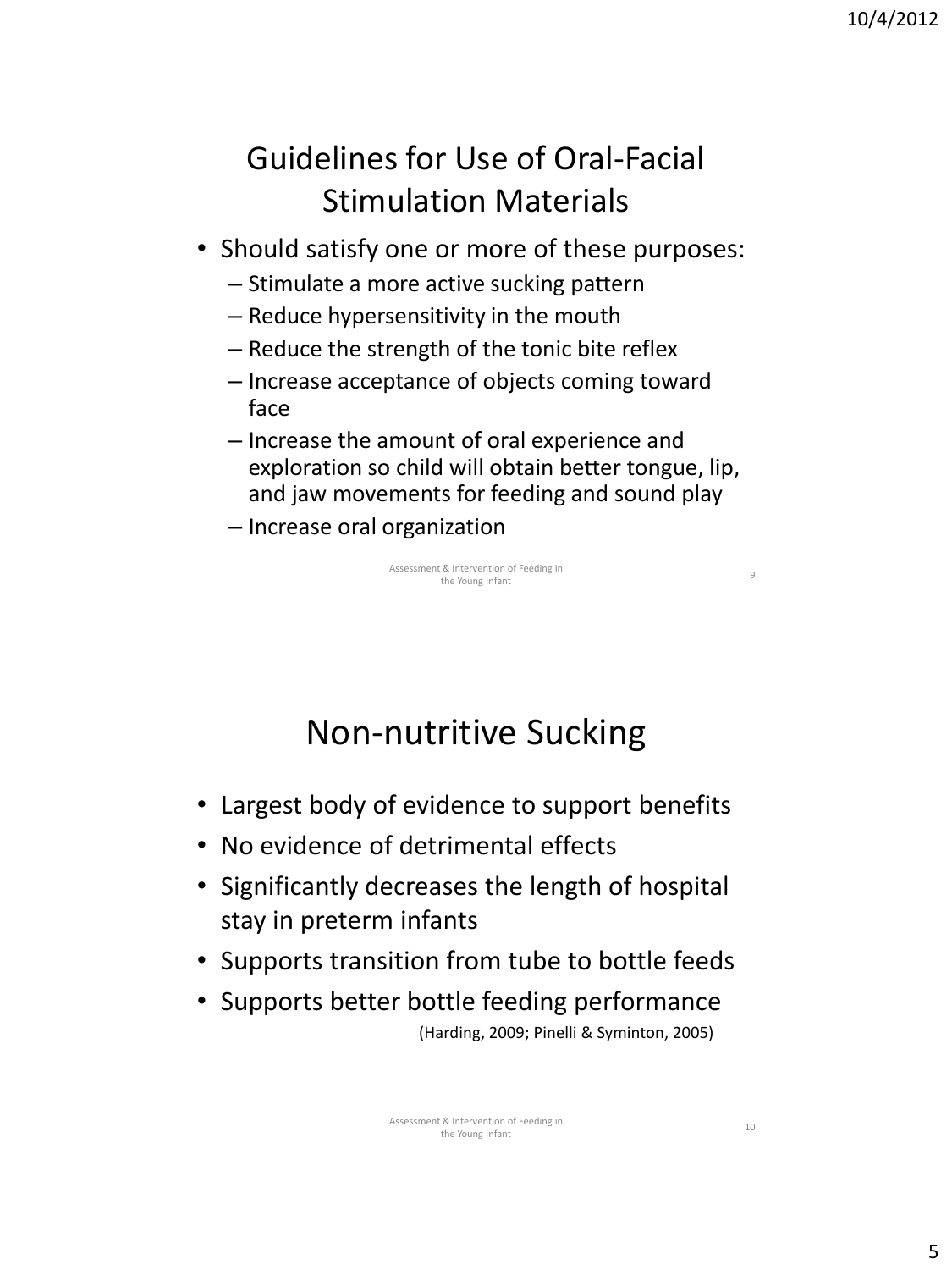### Using Sensory Environment: Vestibular/Movement

#### **Ways to Alert**

- Pick up baby and rock him from side to side
- Do not use a rhythmical motion as it could make baby less alert
- If firmly supporting baby's head, could use up and down motion
- Try prone position for feeding

#### **Ways to Calm**

- Swaddle the baby as deep pressure provided may help him integrate sensory input
- Use rhythmic vertical bouncing movement
- Make sure all movement is rhythmical
- Some children with significant impairments to sensory system may need very firm bouncing or jiggling

Assessment & Intervention of Feeding in it & intervention of Feeding in<br>the Young Infant 11

Using the Sensory Environment: Proprioceptive/Tactile

#### **Ways to Alert**

- Present uneven or rough textures
- Use light tickles or touch on palms or soles of feet; massaging palms, soles, or crown of head can maintain alert state
- Use cool washcloth on face
- Change clothing or diaper or unwrap baby so he is not too warm
- Elicit rooting
- Interact with baby face to face

#### **Ways to Calm**

- Swaddle baby to provide calming effect as the baby feels more secure
- Reposition baby by pulling arms and shoulders slightly forward to midline and slightly flexing hips
- Place a small rolled-up washcloth beneath infant's feet for him to grab with his toes to provide additional calming
- Make sure baby maintains flexed position
- Elicit non-nutritive sucking
- Provide deep pressure to limbs and trunk
- Use foods and liquids of more thickness and texture if approved by the pediatrician

Assessment & Intervention of Feeding in the Young Infant 12<br>the Young Infant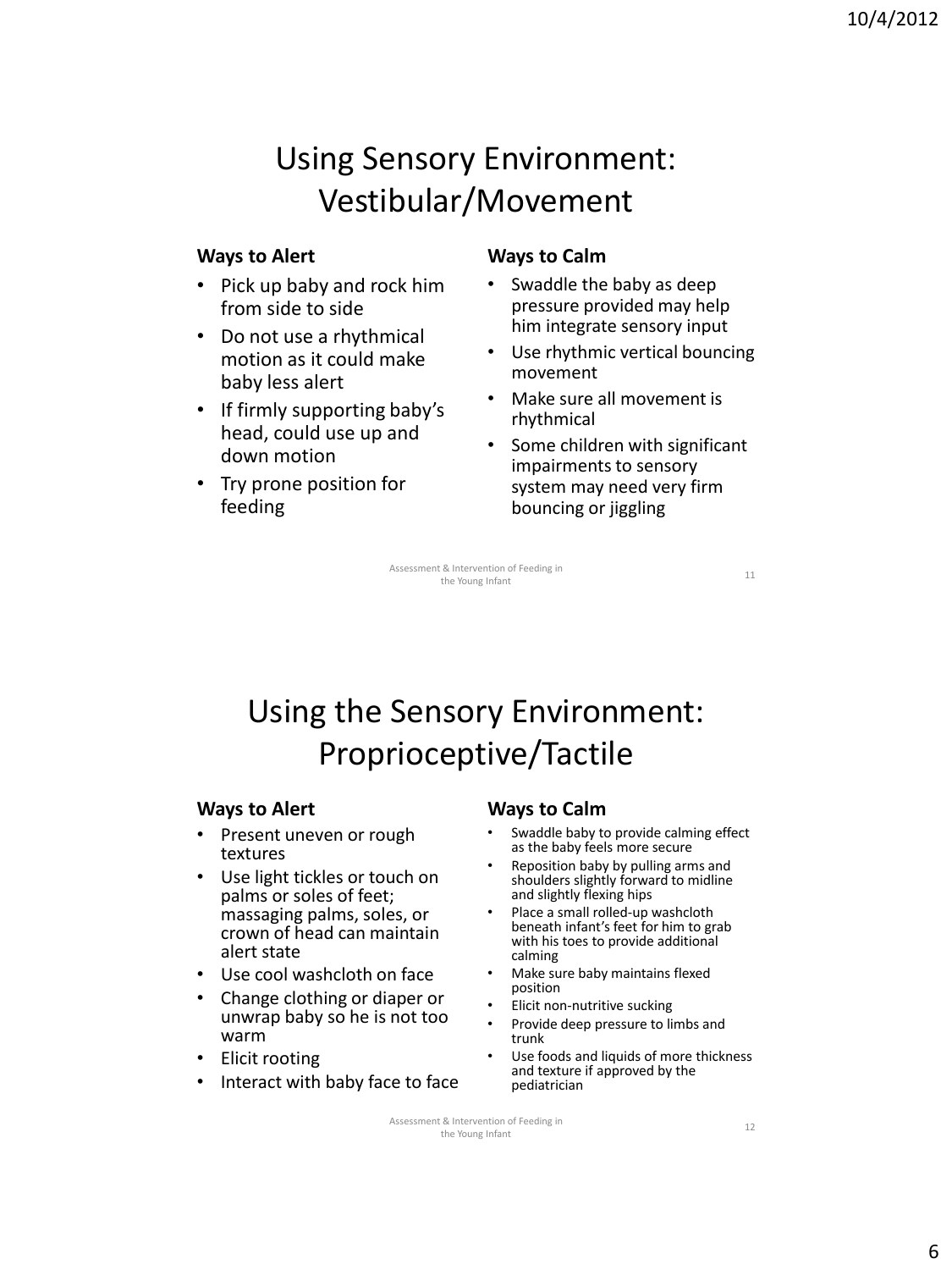### Using the Sensory Environment: Temperature/Olfactory/Gustatory

#### **Ways to Alert**

- Provide very warm or very cold stimuli
- Use any strong or unique odors (e.g., perfume, loose spice tea)
- Offer foods with very sharp tastes such as sour, bitter, salty or sweet (keep in mind that jarred baby foods have very little added salt or sugar and thus may be too bland

#### **Ways to Calm**

- Use room temperature foods
- Use subtle scents (e.g., lavender, vanilla)
- Avoid food with sharp tastes

Assessment & Intervention of Feeding in it & intervention of Feeding in<br>the Young Infant 13

### Using the Sensory Environment: Visual/Auditory

#### **Ways to Alert**

- Use bright colors
- Provide shiny objects
- Move objects in the child's peripheral vision
- Make use of contrasting bright colors or shapes
- Use bright lighting
- Talk to the baby with varying pitch, volume, and rhythm
- Music may improve arousal
- Make unexpected or loud noises

#### **Ways to Calm**

- Use neutral colors
- Provide dull objects
- Use dim lighting
- Avoid moving objects
- Reduce auditory input to baby (stop talking)
- Provide soft, repetitive sounds
- Use white noise to block out other sound
- Play music with slow tempo and regular rhythm

Assessment & Intervention of Feeding in the Young Infant 14<br>the Young Infant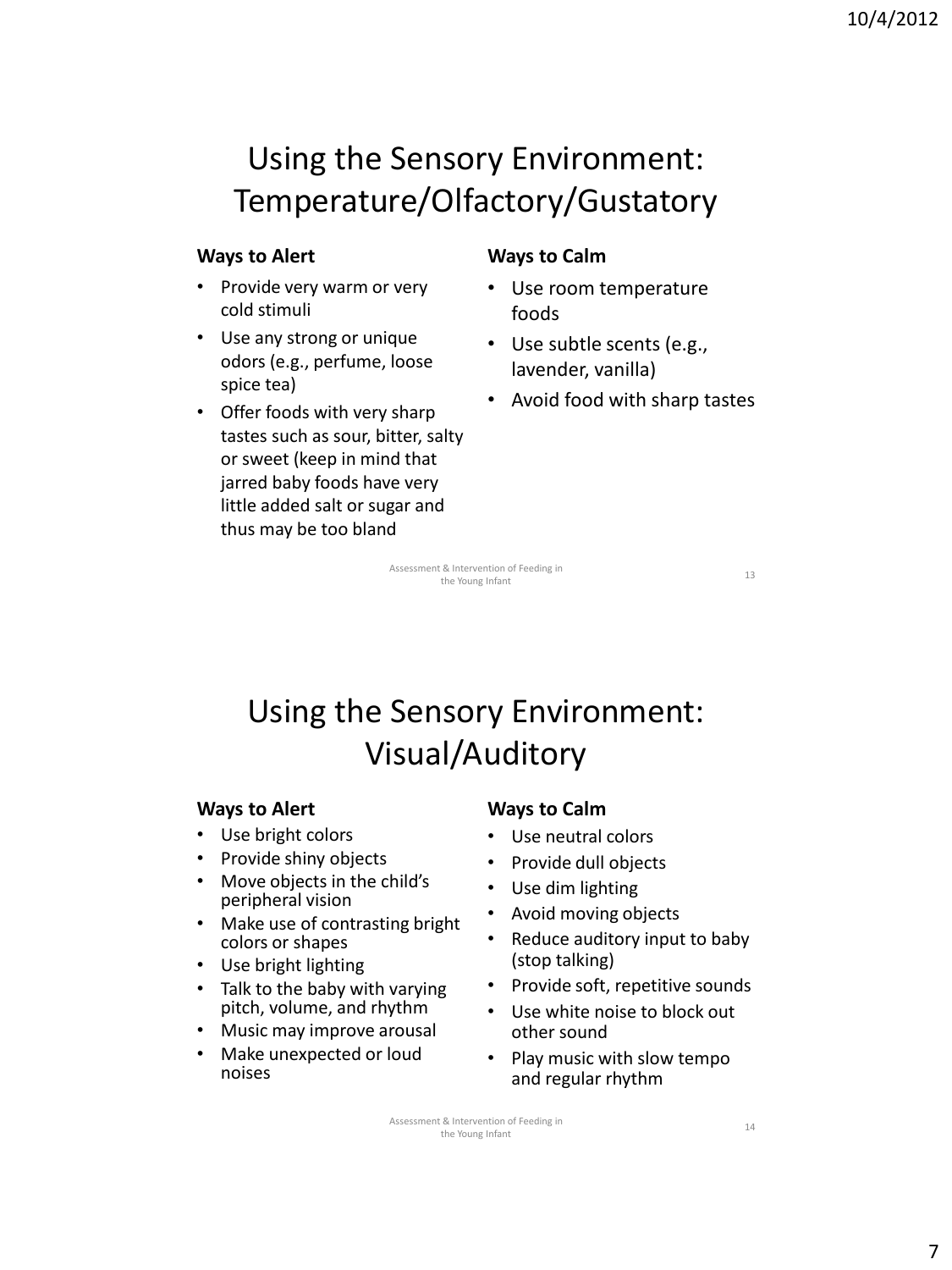# Bottle Feeding

- Positioning and support
- Disorganized vs. dysfunctional sucking pattern
- Bottle types
	- Gravity flow vs. negative pressure flow
- Nipple types
	- Short cylindrical, long, "orthodontic"

### Bottle Feeding

Birth to Three

Positioning:

- 
- Should be supportive of midline positioning of arms, legs, neck, head
- Should prevent fluid from collecting in pharynx
- Should encourage close contact with parent
	- Elevated side-lying appears to be beneficial and does not increase length of stay for preemies
	- Elevated side-lying appears to improve oxygenation during feedings

• Elevated head-tilt position decreases apnea and bradycardia during feedings

(Jones, 2008; Clark, 2007; Jenni, 1997)







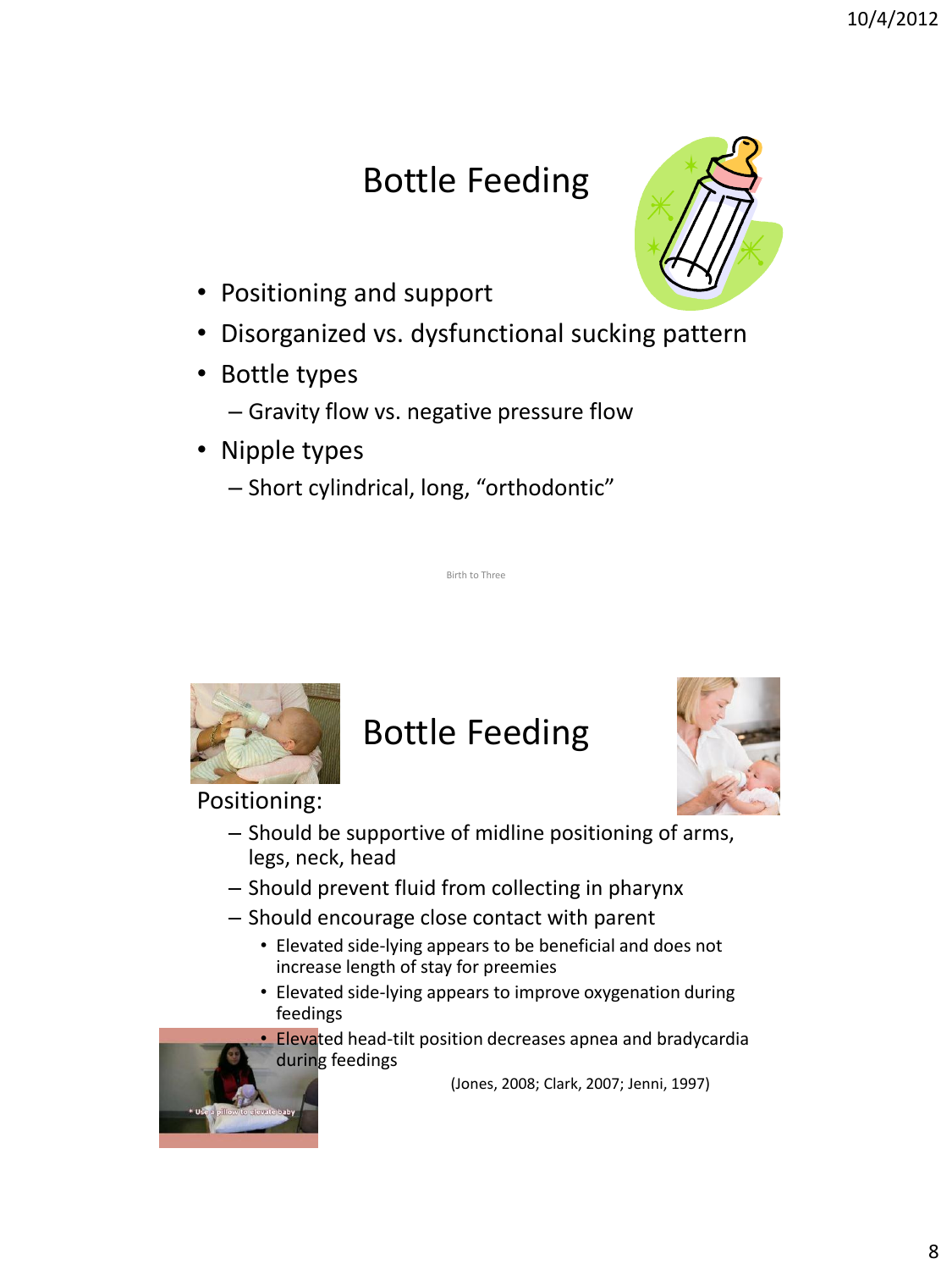### Neonatal Oral Motor Assessment Scale (NOMAS) – Marjorie Meyer Palmer, MS

- Defines sucking into three categories
	- Normal
	- Disorganized
	- Dysfunctional
- Disorganized "the lack of rhythm of the total sucking activity"
- Dysfunctional "the interruption of the successful sucking activity by abnormal movements of the tongue and jaw"

### Supporting Respiratory Organization

- **Proactive** VS. Reactive
	- REGULATION: designed to *proactively* provide immature SSB pattern to infants who have burst of sucking of >5 without breathing
		- Facilitates infant's burst/pause rhythm, to ensure at least one breath every 3-5 sucks
		- For respiratory-compromised infants, ex-preemies, infants with greater than 7 sucks in a row without a breath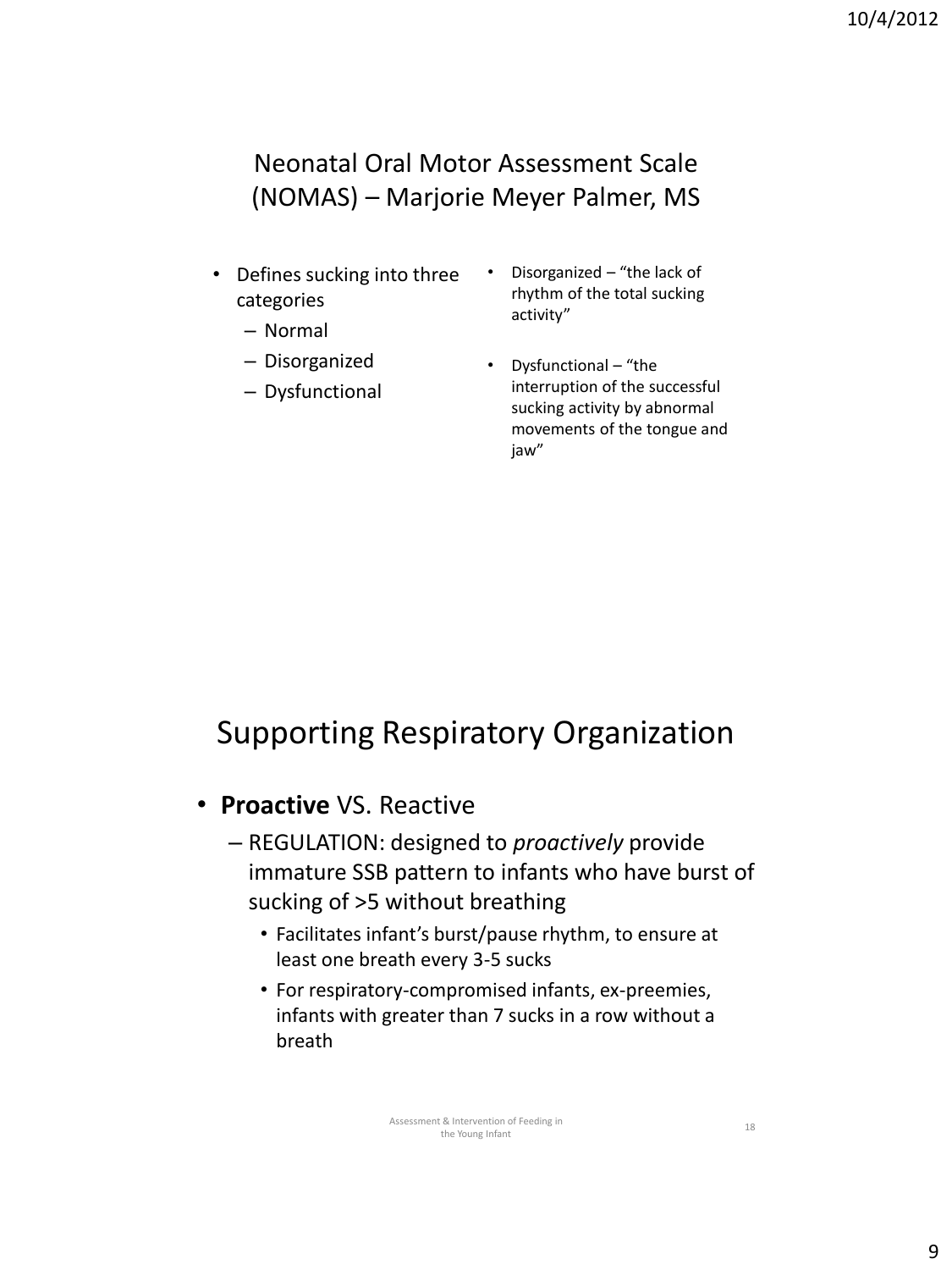## Regulation Technique

- Gentle shifting of infant and/or bottle (or breast occlusion) to slow or stop flow
- Tipping of bottle
	- Least prompt: Tip baby and/or bottle but leave in groove
	- Mild: In central tongue groove
	- Mod: Out of central tongue groove
	- Max: Removal of bottle
- Stability of physiologic, motor and state
- If continue sucking, move bottle to side of mouth to release suction to change tactile input



Supporting Respiratory Organization

- Proactive VS. **Reactive**
	- PACING: designed to *reactively* respond to infant's fatigue/stress by providing pauses
	- Brief (1-2 minute) pauses to allow infant to reorganize
	- Very effective with medically compromised infants, especially those with respiratory compromise
	- As they fatigue, they start to pant, so you give a break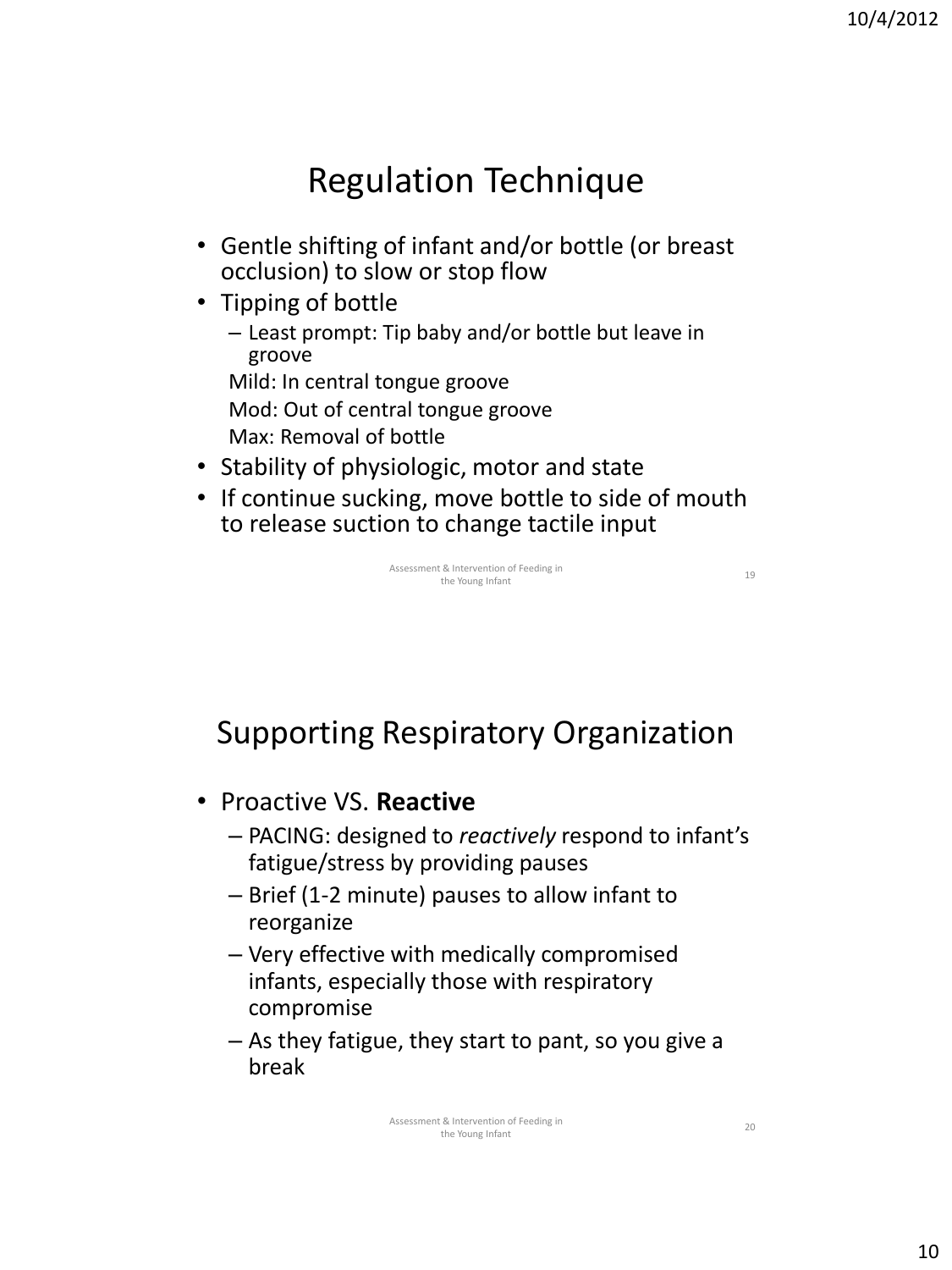# Bottle Considerations

- Criteria for an Effective Bottle
	- Shape of bottle supports head-positioning needs of infant
	- Holds appropriate amount of fluid so as not needing to refill and disturb feeding process
	- Is easy and pleasing for infant to hold
	- Fits size and shape of feeder's hand
	- Is sturdy and unbreakable
	- Can be colored or decorated to attract and maintain infant's visual attention

### Nipple Considerations

- Criteria for an Effective Nipple
	- Fits size and shape of infant's mouth
	- Flow rate is appropriate for:
		- Infant's abilities
		- Consistency of liquid being presented
		- Infant's feeding position

\*\*DO NOT want holes to be artificially enlarged, causing a rapid, uncontrolled flow of liquid

- Provides adequate stiffness or resistance to infant's sucking pattern. Soft nipple more appropriate for weak suck or easily fatigued
	- Should NOT collapse when infant sucks



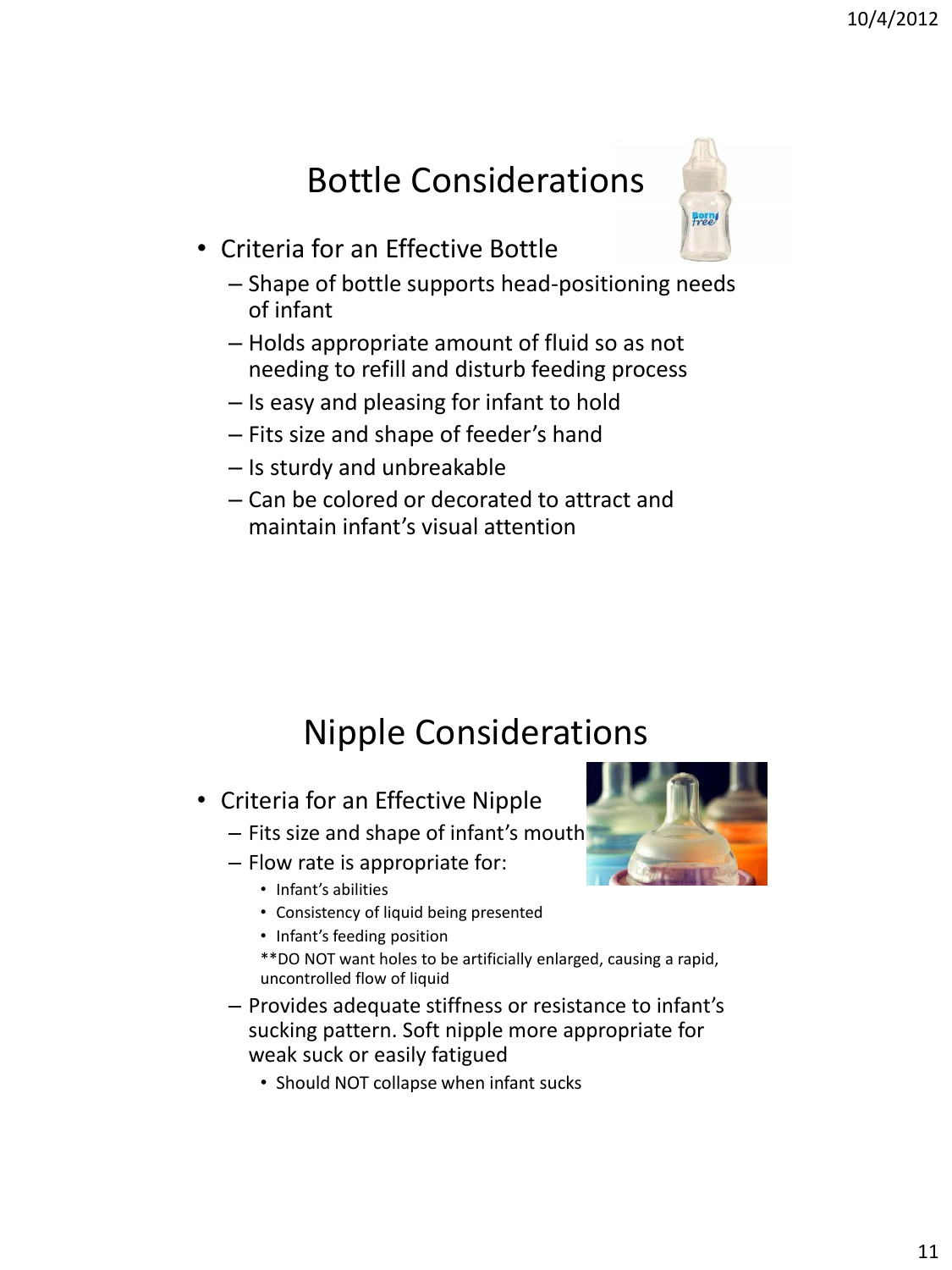## Nipples

- Current options include:
	- Standard Nipple
	- Mead Johnson Slow Flow; Similac Slow Flow
	- Gerber slow, medium and fast flow nipples
	- Orthodontic nipples:
		- NUK: regular, slow, medium, fast
		- Similac
	- Cleft Palate:
		- Mead Johnson Cleft Palate Nurser
		- Haberman Feeder
		- Pigeon cleft palate nipple

### Standard Nipple



- Slow-Medium flow rate
- Several researchers state this should be the nipple used with most infants, and many recommend use of this nipple for the first feed of all infants
- Disposable
- Milk continues to flow when baby pauses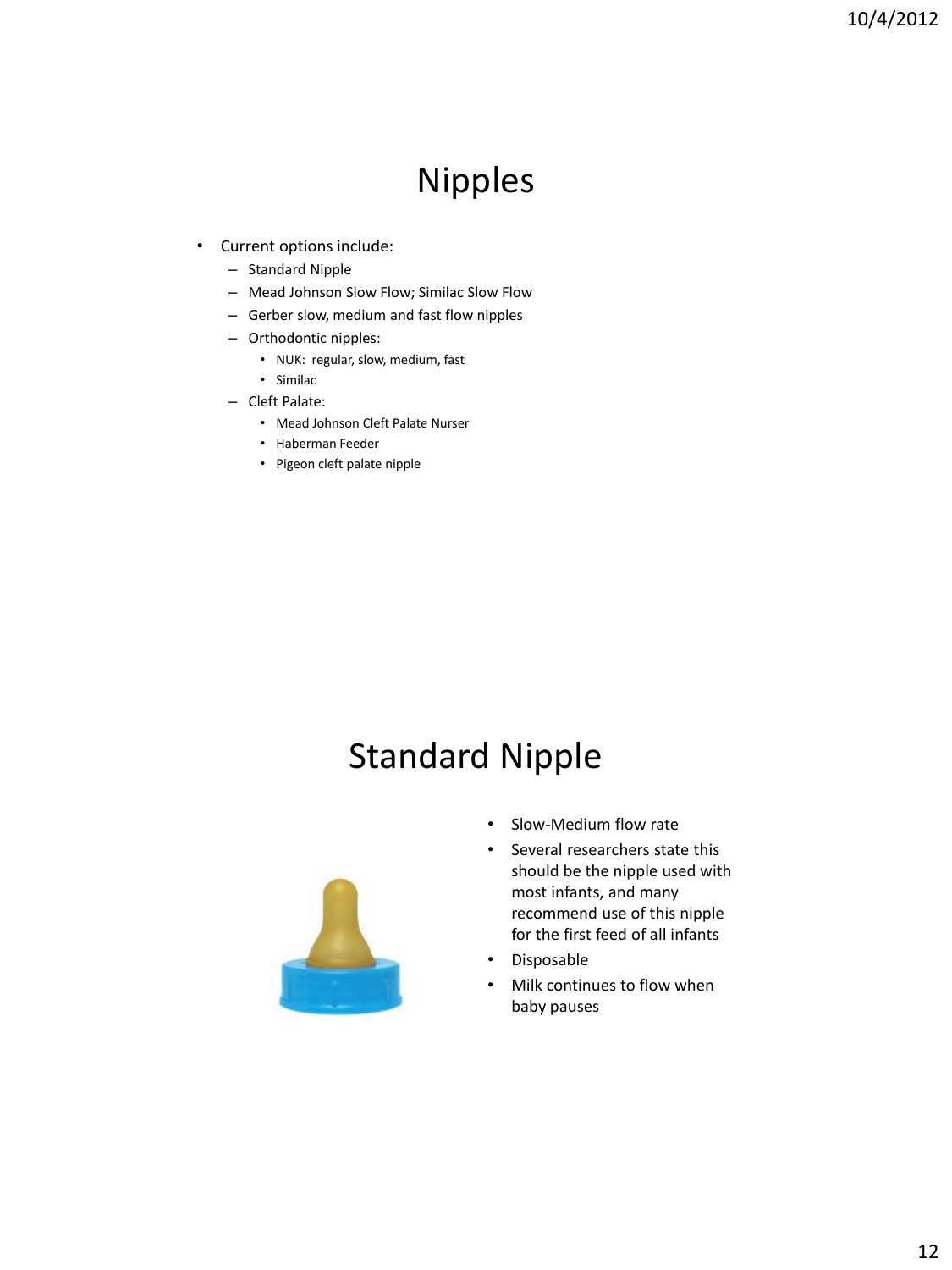# Disposable Slow Flow

- Mead Johnson
	- -teal ring
	- Slow flow
	- Ideal for preterm infants
- Similac
	- -yellow ring
	- Slow flow
	- Ideal for preterm infants





# Orthodontic nipples





- 2 types available (NUK & Ross Similac Orthodontic)
- **High** flow rate
- Breastfeeding is NOT an indication to use this nipple
- Require a completely different tongue and lip motion to obtain milk

-disposable

-variable flow rate -good for infants with poor lip closure or decreased lingual cupping -good for infants with "compression" suck

-good for thickened feeds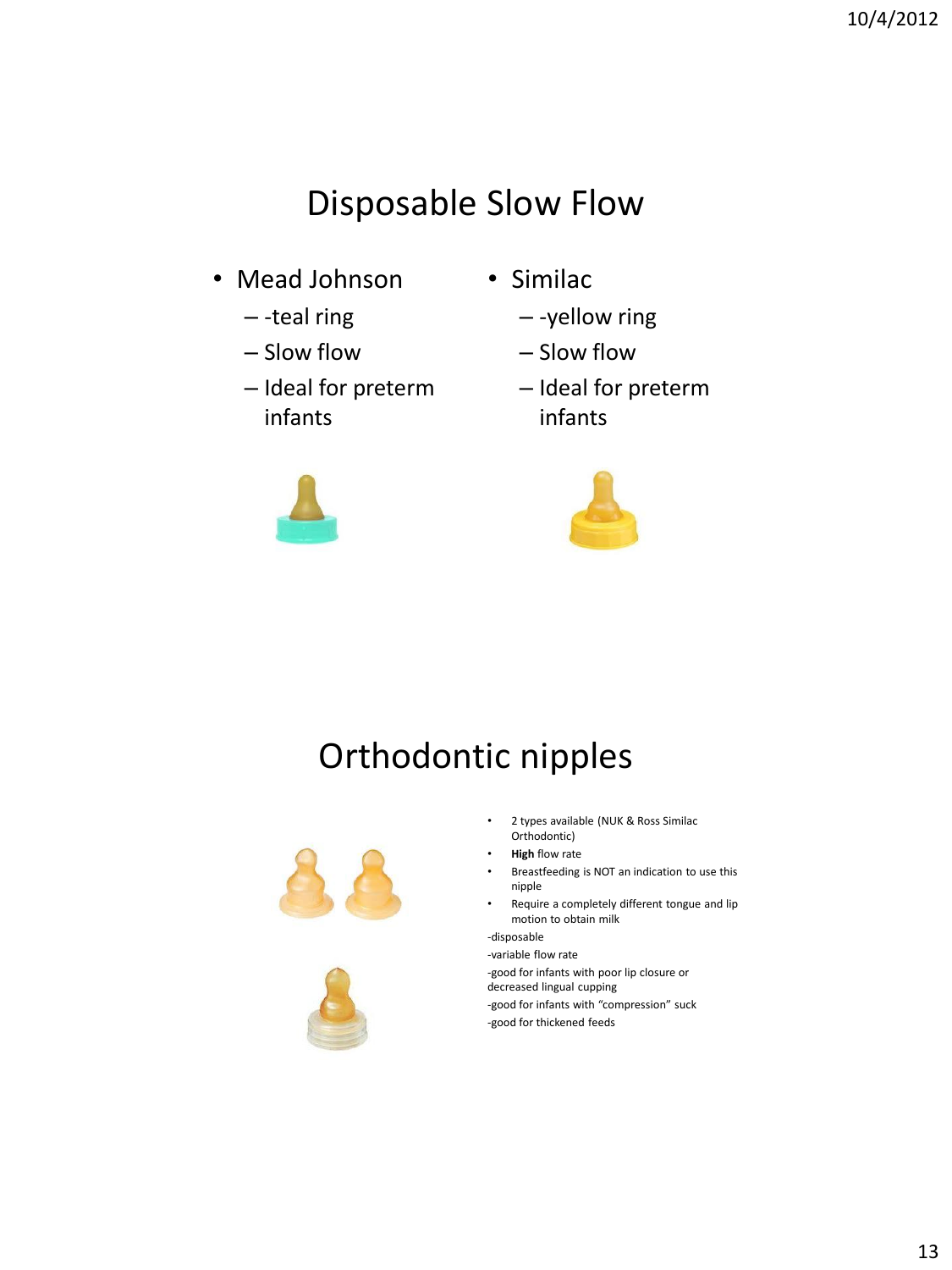### Gerber Slow and Medium Flow Nipples



- Designed to help infants who have difficulty swallowing a large amount of milk at one time.
- May be helpful for babies who have to swallow multiple times to take care of the volume in their mouths.
- Reusable
- Does not flow when baby pauses

# Gerber Fast Flow Nipple



- Occasionally, infants requiring thickened feeds need a faster flow nipple
- Reusable
- Continues to flow when baby pauses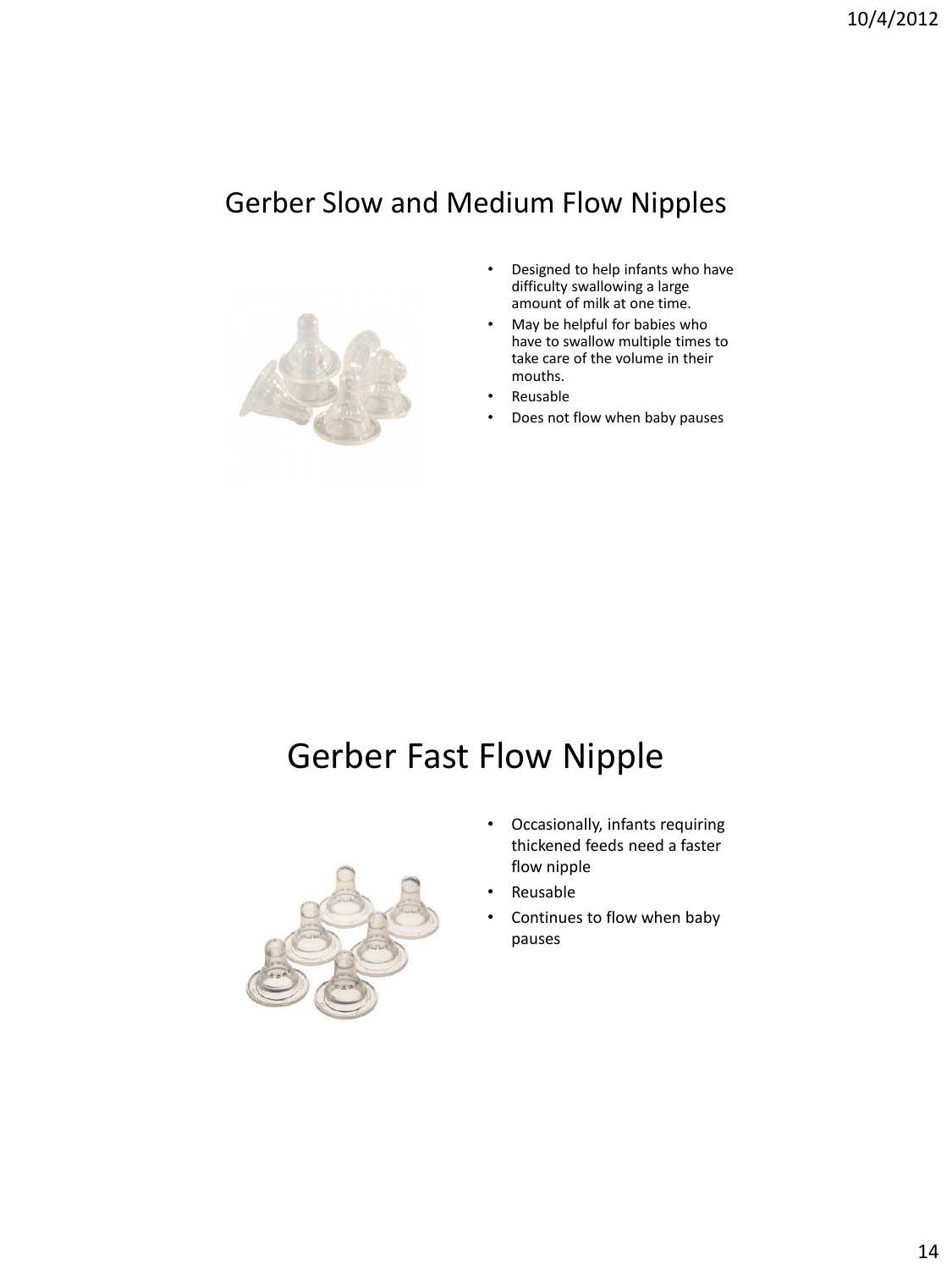#### **Problem**

• Weak suck (overall weakness from medical compromise, respiratory or endurance problems



#### **Treatment Techniques**

- Position appropriately
- Establish non-nutritive suck
- Apply firm, gentle pressure to the lips
- Use firm jaw and cheek support
- Use small bottle so you can hold it and still provide jaw and cheek support
- Once suck pattern is established, gently try to pull nipple from mouth to promote stronger sucking
- Slightly increase bolus size

# Therapeutic Troubleshooting

#### **Problem**

- Excessive jaw movement (may result in abnormal tongue pattern and compromised lip seal)
- Caused by:
	- Jaw instability, which may be result of inappropriate tone
	- Premature infant not developing tone in bulk in oralfacial muscles
	- Neck hyperextension may yield jaw instability

#### **Treatment Techniques**

- Head and neck aligned or with slight flexion
- Provide some pressure with finger under infant's jaw to help grade movement of jaw (mandible, not base of tongue)
- Bring infant's head into more neck flexion to allow chest to provide stability for the jaw (monitor respiration carefully)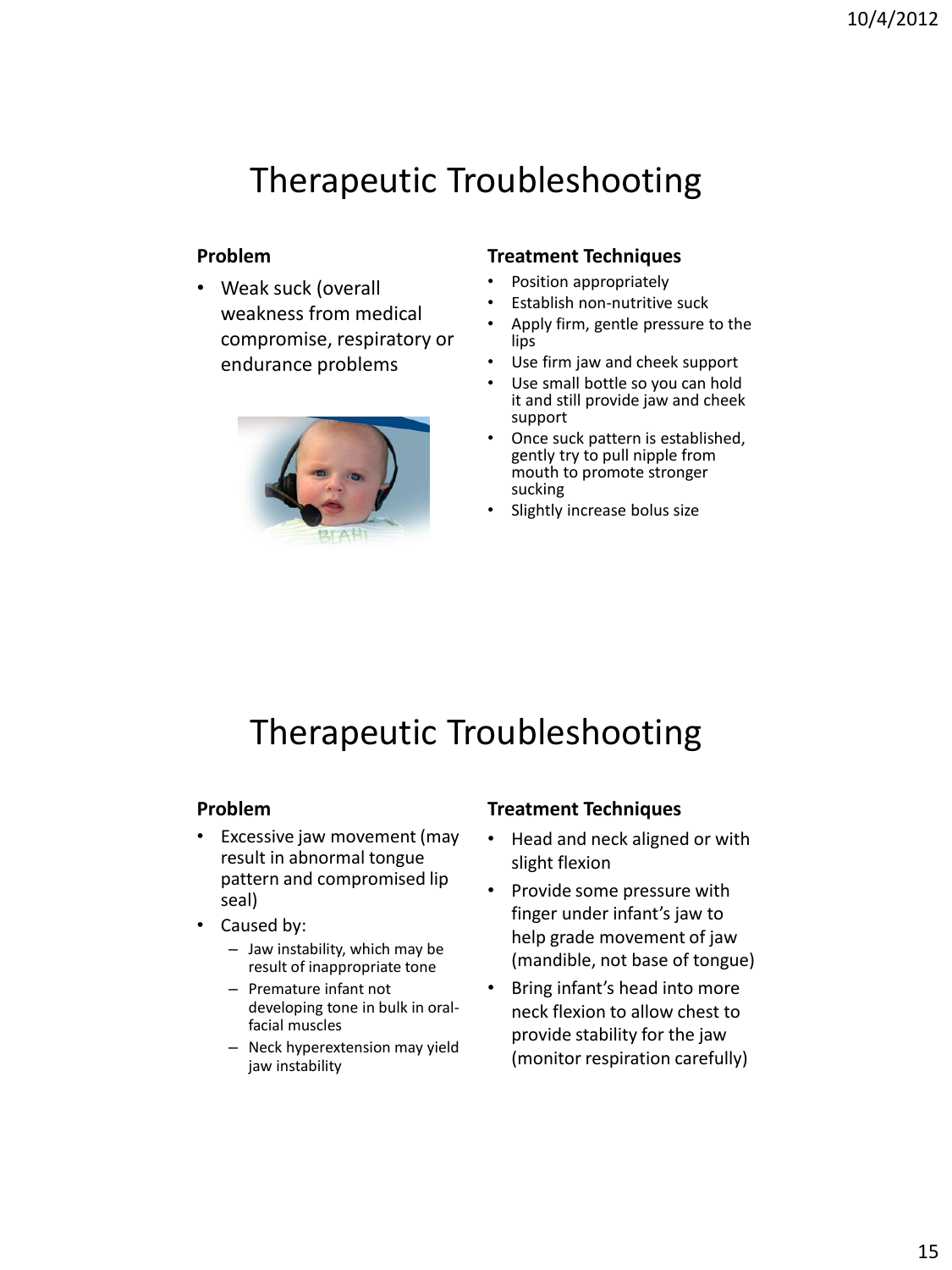#### **Problem**

- Weak latch/open mouth; lack of interest
	- Caused by:
		- Poor arousal
		- Poor hunger signals
		- Stress
		- Low oral-motor tone
		- Infant trying to maintain open airway

#### **Treatment Techniques**

- Arouse infant
- Stimulate rooting
- Try prone position
- Use lingual stroking or tapping to increase tone and facilitate forward tongue position
- Use organizing techniques

## Therapeutic Troubleshooting

#### **Problem**

- Poor lip seal (reduced negative pressure for suck- hear a smacking sound when pressure is lost and may see milk leaking from corners)
- Caused by:
	- Decreased muscle tone/weakness (premature)
	- Excessive jaw mvmts & wide jaw excursions make closure difficult
	- Abnormal tongue mvmts with strong protrusion push fluid out
	- Absent or small sucking/fatty pads

#### **Treatment Techniques**

- Provide external support to cheeks and lips to help infant close lips around nipple
- Put thumb and index (or middle) finger on sucking pads to help infant purse lips
- Provide some jaw support, if needed
- Use smaller bottle so you ca reach around to provide

support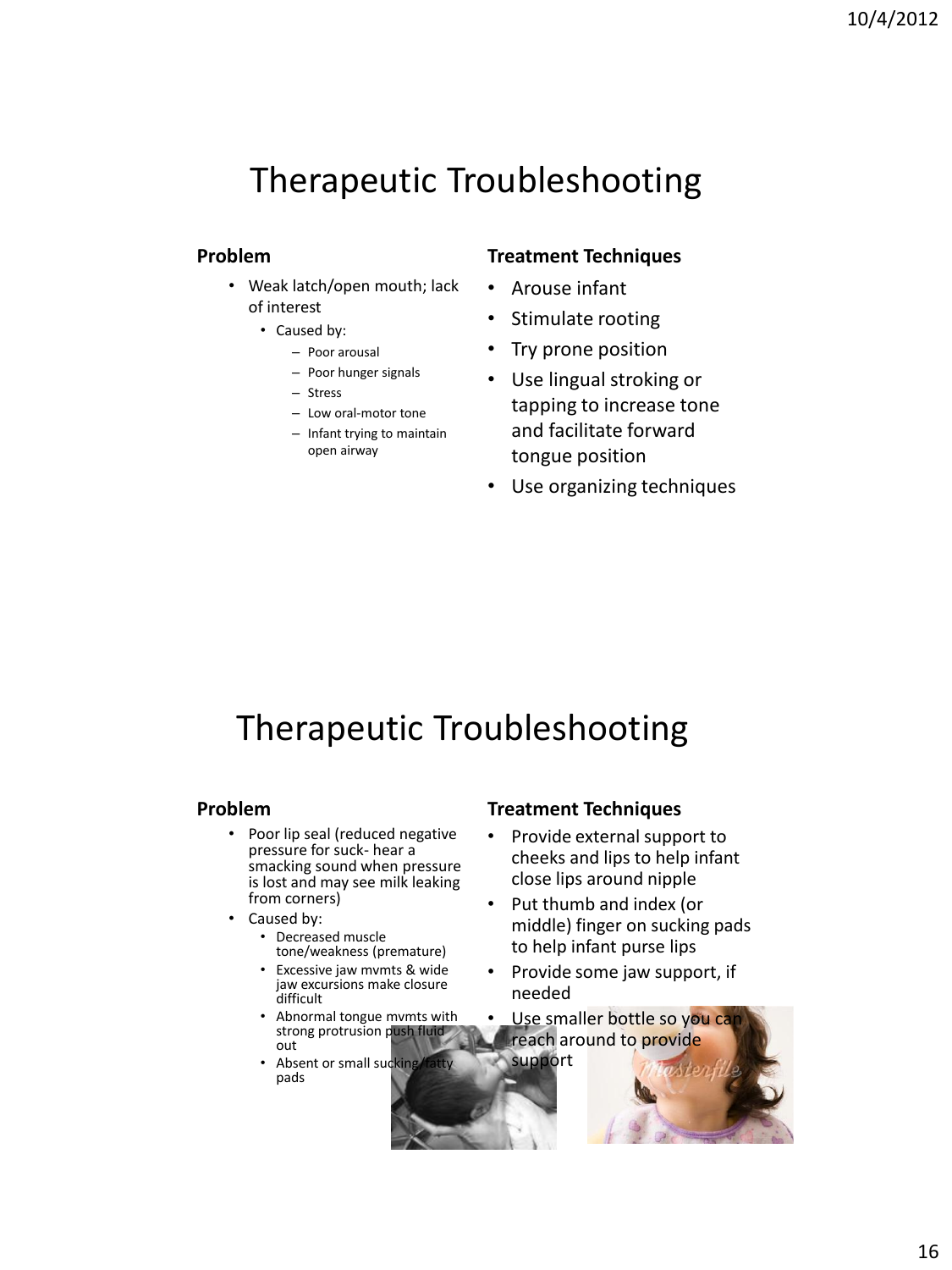#### **Problem**

- Poor initiation of sucking (if baby is hungry but cannot initiate sucking, becomes even fussier)
- Caused by:
	- Hyperactive root reflex may result in rooting nipple rather than latch
	- Mouth wide open/unable to close to start sucking
	- Ineffective tongue protrusion or mildly hypersensitive response which prevents initiation
	- If too hungry, may have problems initiating sucking
		- Crying is LATE sign of hunger

#### **Treatment Techniques**

- Control head through positioning to decrease excessive rooting
- Put nipple on midline of baby's tongue, apply downward pressure, and provide cheek support
- If child has trouble closing mouth, assist with jaw control

## Therapeutic Troubleshooting

#### **Problem**

- Disorganized sucking (characterized by disorganized and uneven pattern; coughing and choking typically noted)
- Factors:
	- General neurological disorganization
	- Mild respiratory problems
	- Nipple flow rate incompatible with infant suck

#### **Treatment Techniques**

- Bundle infant to decrease extraneous mvmt
- Reduce extraneous noise and light
- Use rocking or music to help with rhythm
- Use gentle pacing (i.e., take bottle away after one or to sucks and allow pause)
- Reduce flow rate (e.g., different nipple, thicker liquids). Thicker liquids cause infant to suck harder and may improve timing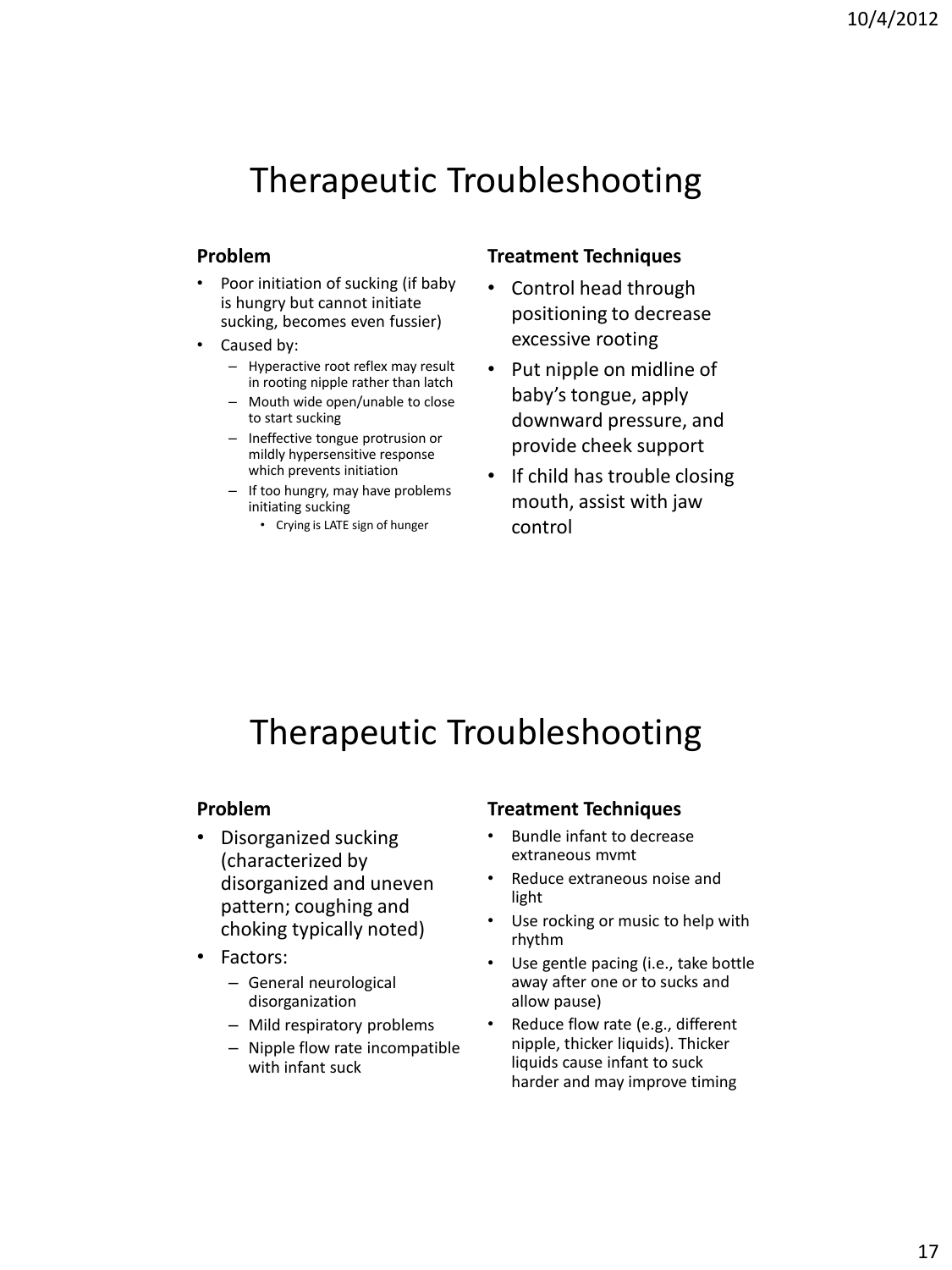#### **Problem**

- Fatigue or lethargy during feeding (often a reflection of an infant having to work too hard to breathe and eat)
	- Caused by:
		- Poor coordination of breathing and eating

#### **Treatment Techniques**

- Provide smaller amounts by mouth and increase gavage (tube) feeding
- Provide non-nutritive suck/oral stimulation during gavage feeding
- Reduce distractions in environment





### **SPECIAL POPULATIONS: PREEMIES**



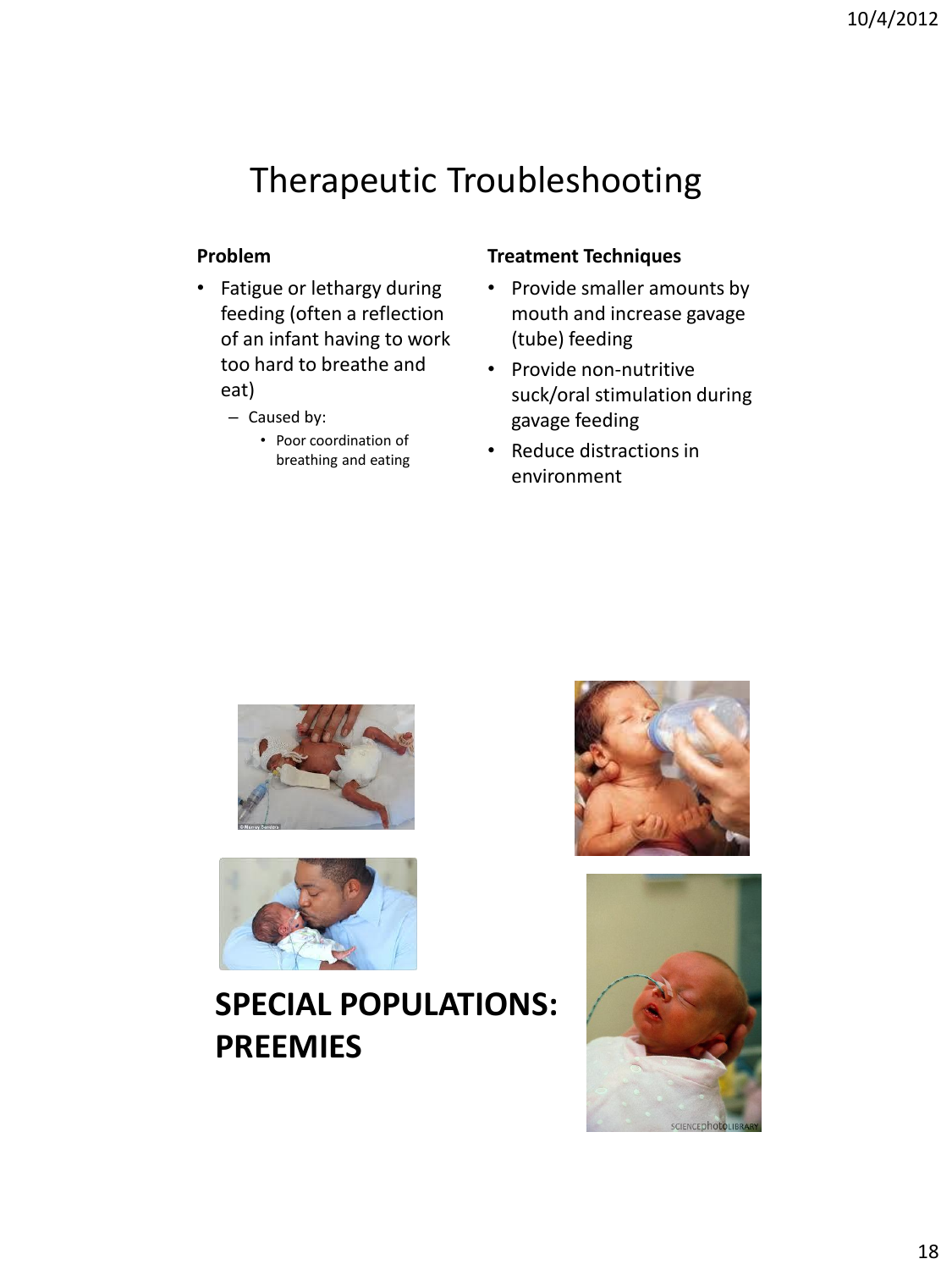#### Premature Infant vs Healthy Term Infant

#### **Premature Infant**

- Immature suck, swallow, breathe pattern
- Behavioral states are not well defined
- Auditory, tactile, vestibular, and visual systems are not fully developed



- Term Infant
	- Coordinated and consistent suck, swallow, breathe pattern
	- Behavioral states generally well-defined, with clear transitions
	- Auditory, tactile, vestibular, and visual systems are more mature



## At risk continued…

- Preterm commonly have problems with fatigue, suck/swallow/breathe coordination
- Gastrointestinal issues (gastroesophageal reflux, tracheo-esophageal fistula, esophageal atresia) - delayed gastric emptying, poor motility
- Prolonged intubation/suctioning (medically fragile, chronically ill, on ECMO) - prone to aversion
- Specific syndromes that will affect neurological status, facial anatomy, etc…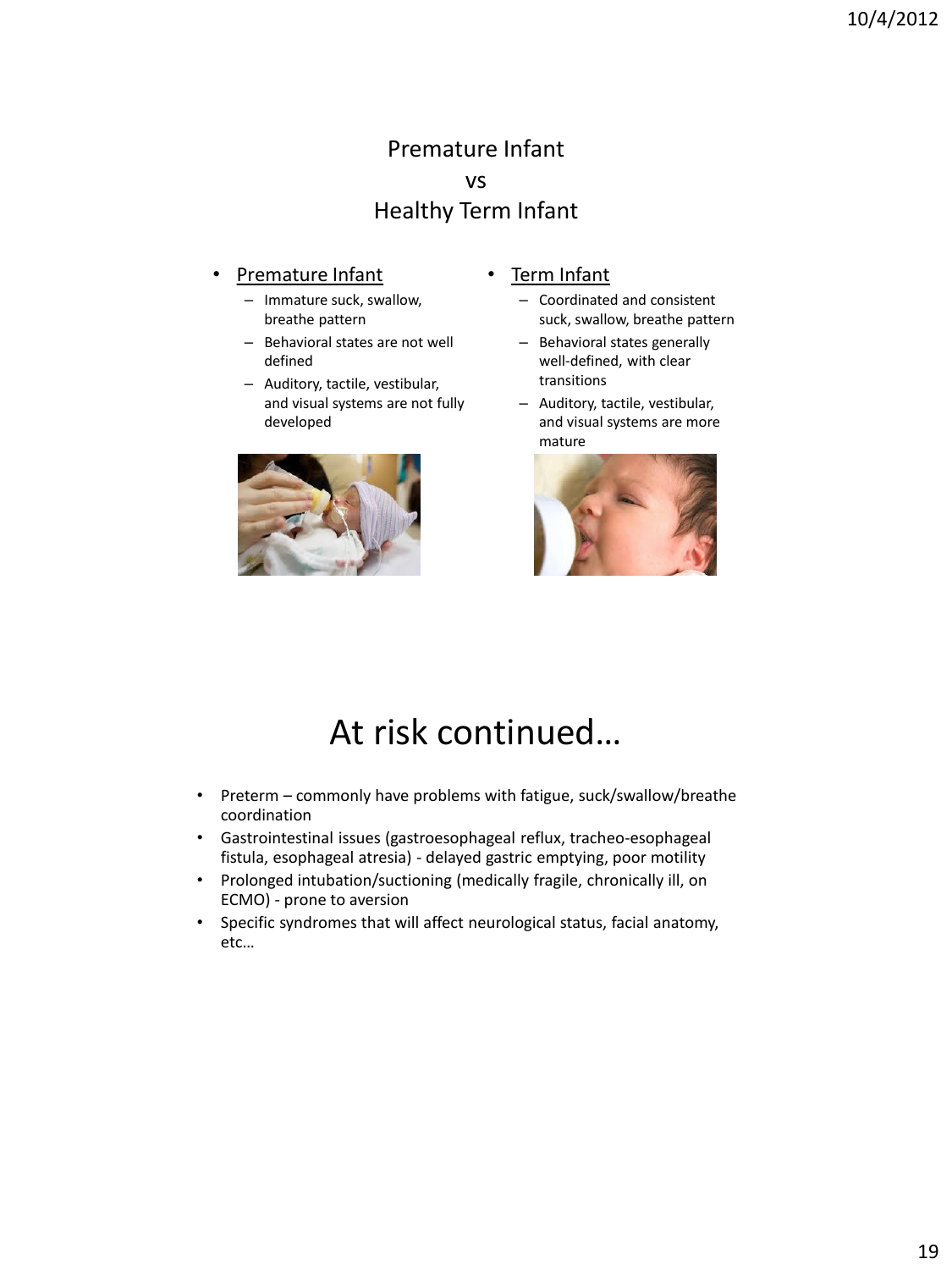### Feeding: An Interactive Process

- Promote a positive environment for feedings
- Observe for signs of readiness for nippling
- Observe for signs of stress during feedings
- Educate families and others about providing a positive feeding experience for babies

# Promotion of an Ideal Feeding

- Start with one feeding per day
- Quality versus quantity feeds
- Feed infant in a quiet alert state
- Maintain postural control with midline orientation and good head/neck control
- Promote a positive oral sensory experience
- Pause when the infant is showing stress signs and stop the nippling if stress signs persist
- At the end of the feeding, ask yourself –

#### **Was the feeding safe? Was the feeding pleasurable?**

• Choice of nipple for each baby should be based on baby's abilities, and medical needs, not gestation or breast vs. bottle.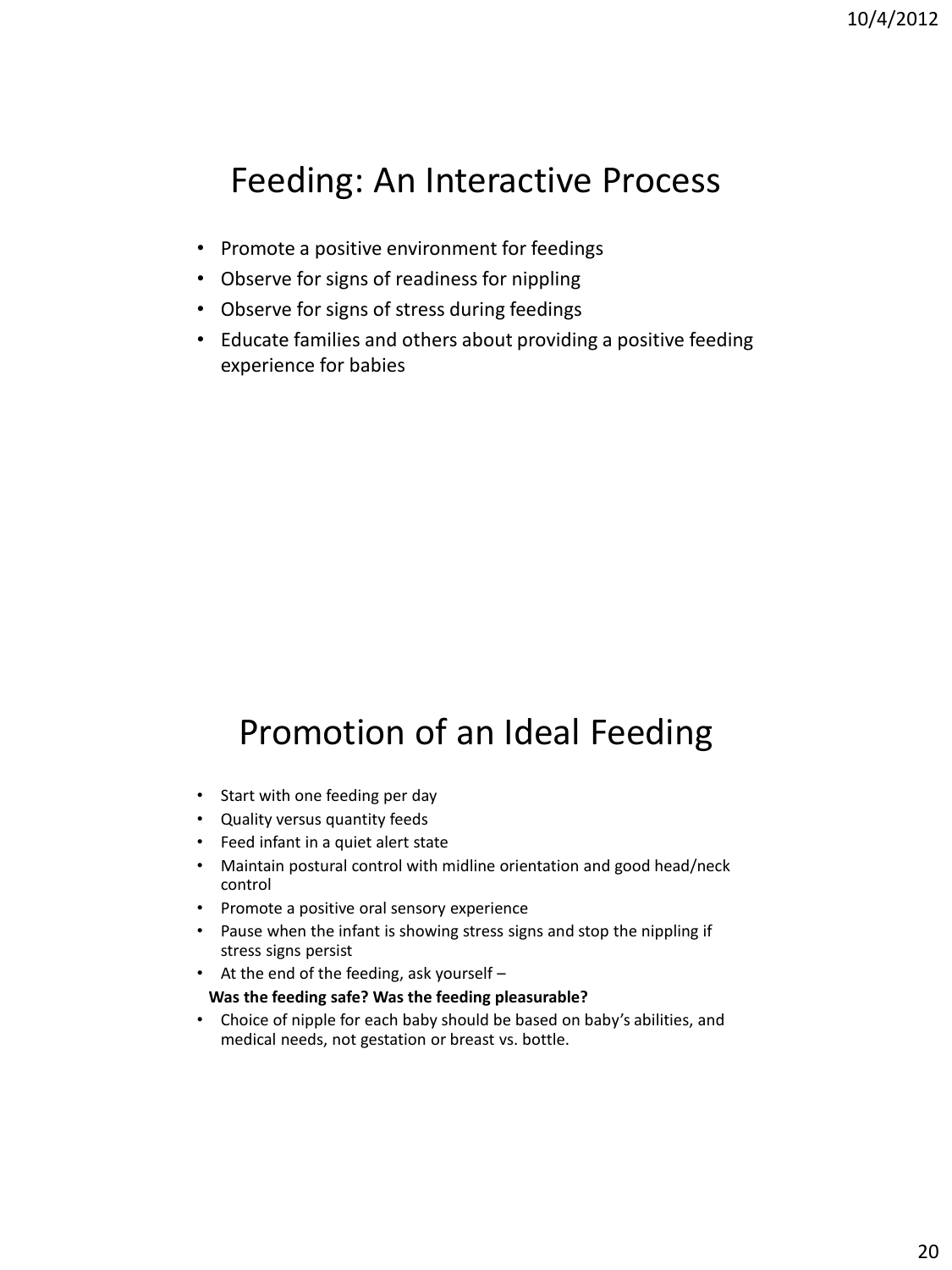### Readiness Cues from Baby

- At least 34 weeks adjusted gestational age
- In quiet alert state for at least 5 minutes
- Shows "hunger cues"
	- Hands to mouth
	- Smacking
	- Tongue thrusting
	- Rooting
	- Non-nutritive sucking during gavage feeds
	- Crying (late hunger cue)
- Shows signs of physiologic stability such as:
	- Smooth and regular respiratory rate
	- Stable heart rate
	- Successfully demonstrates self regulatory behaviors
- Wakes before feeding time
- Demonstrates a sustained, rhythmical nonnutritive suck



### Common Stress Signs

- Burping excessively
- Audible swallows
- Spitting up consistently
- Arching/posturing of trunk or extremities
- Change in vital signs
- Change in color even a mild change is
- significant
- Hiccups
- Yawning
- Panting
- Turning/Pulling away
- Change in state
- Gaze Aversion
- Grimacing
- Worried look
- Hyperalert
- Mottling
- Pale
- **Coughing** • Pursing lips
- Tongue blocking
- Dusky
- Gagging
- 
- Choking<br>• Loss of c • Loss of coordination suck/swallow/breathe
- Sneezing
- Cessation of sucking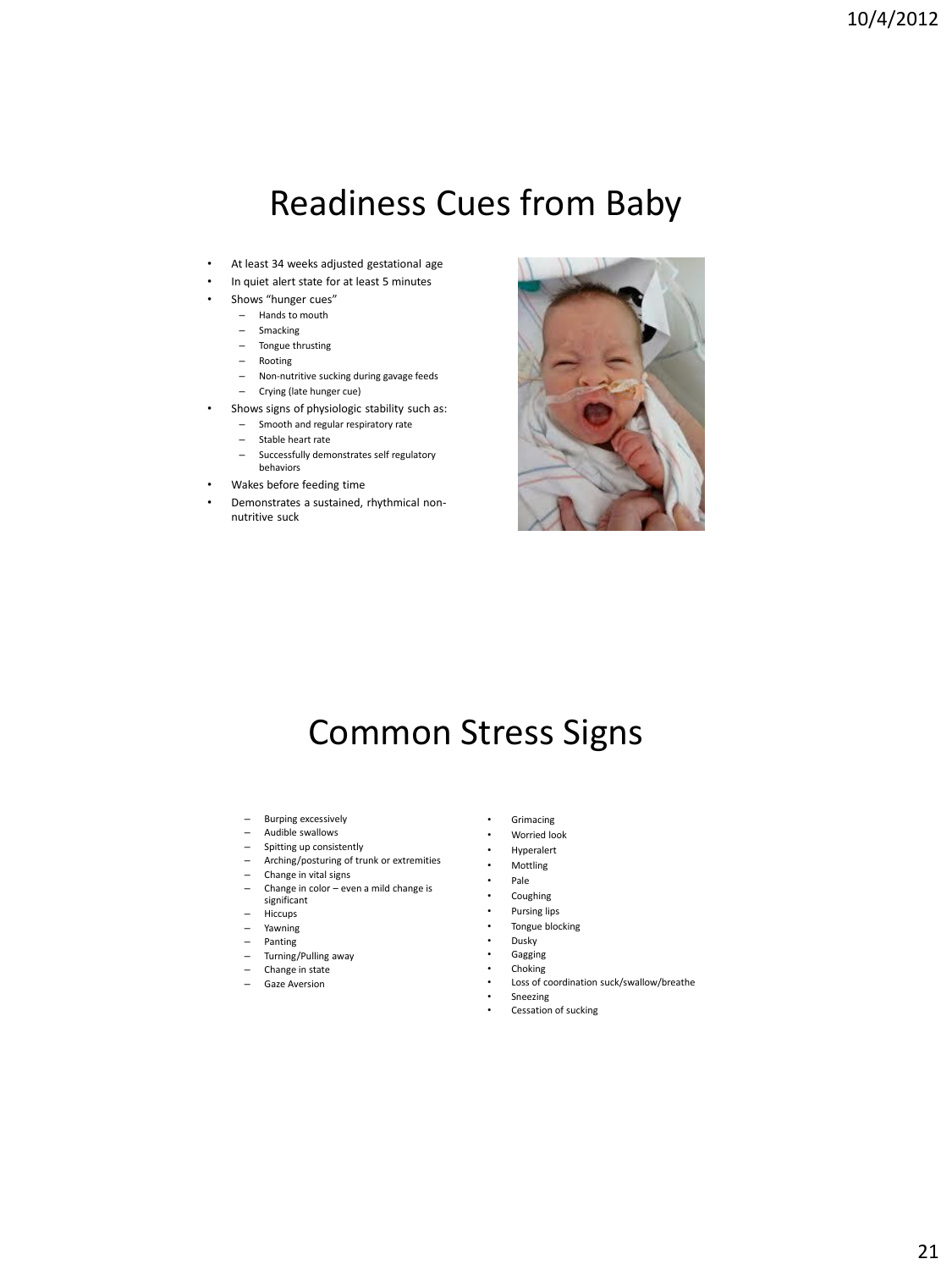# Promotion of an Ideal Feeding

- Start with one feeding per day
- Quality versus quantity feeds
- Feed infant in a quiet alert state
- Maintain postural control with midline orientation and good head/neck control
- Promote a positive oral sensory experience
- Pause when the infant is showing stress signs and stop the nippling if stress signs persist
- At the end of the feeding, ask yourself –

#### **Was the feeding safe? Was the feeding pleasurable?**

• Choice of nipple for each baby should be based on baby's abilities, and medical needs, not gestation or breast vs. bottle.

### Common Myths

- All babies with reflux throw up
- If they take a pacifier they should also be able to take a bottle
- Chin/Cheek support will teach a baby to suck
- Twisting the nipple, pulling the nipple in and out, and "milking" the bottle are appropriate ways to help the baby get his/her minimum feed

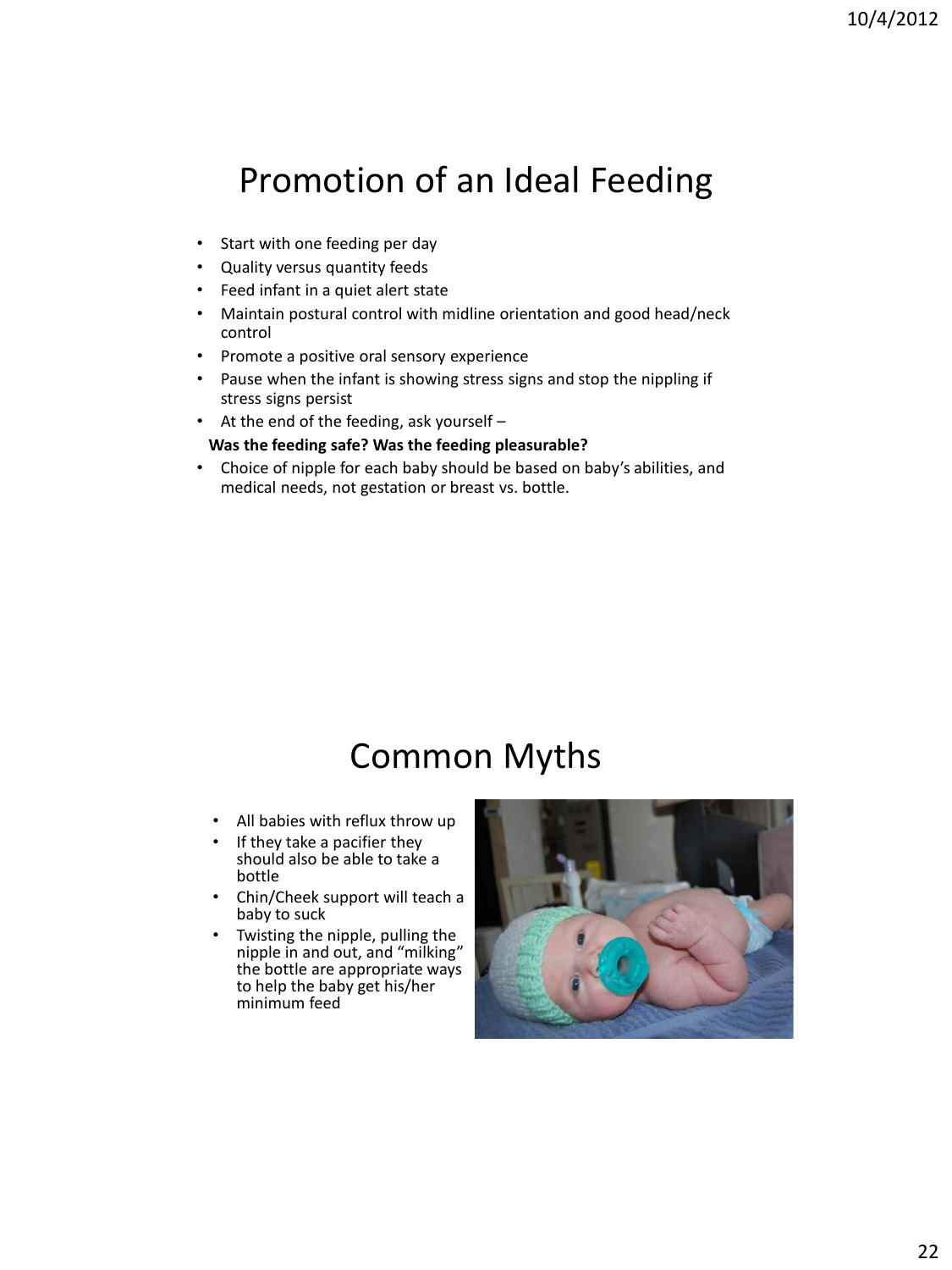### What You Can Do

- Remember the causes we have influence over –environment and caregiving practices
- ALWAYS watch for stress cues
- STOP if you see stress cues
- If these signs are noted, patient is not handling the feeding well
	- Burping excessively
	- Audible swallows
	- Spitting up consistently
	- Arching/posturing of trunk or extremities
	- Change in vital signs
	- Change in color even a mild change is significant
	- Hiccups
	- Yawning
	- Panting
	- Squirming or increased activity
	- Change in state

## Do's and Don'ts

- Do:
	- Swaddle
	- Hold in cradle position at appropriate angle while providing needed support
	- Support head so that head and neck are in alignment
	- Follow orders
	- Watch baby for signs of stress
	- Gavage feed remaining feed if baby shows signs of stress without taking minimum
	- Provide chin/cheek support to improve lip seal/cheek stability and feeding performance once they are sucking
- Don't
	- Force feed to reach a minimum
	- Feed baby propped up in bed
	- Feed without head and neck aligned
	- Place baby flat on lap to feed
	- Cup feed SGA or premature babies
	- Provide chin/cheek support to "teach" a baby to suck
	- Twist nipple, pull nipple in and out, or "milk" the bottle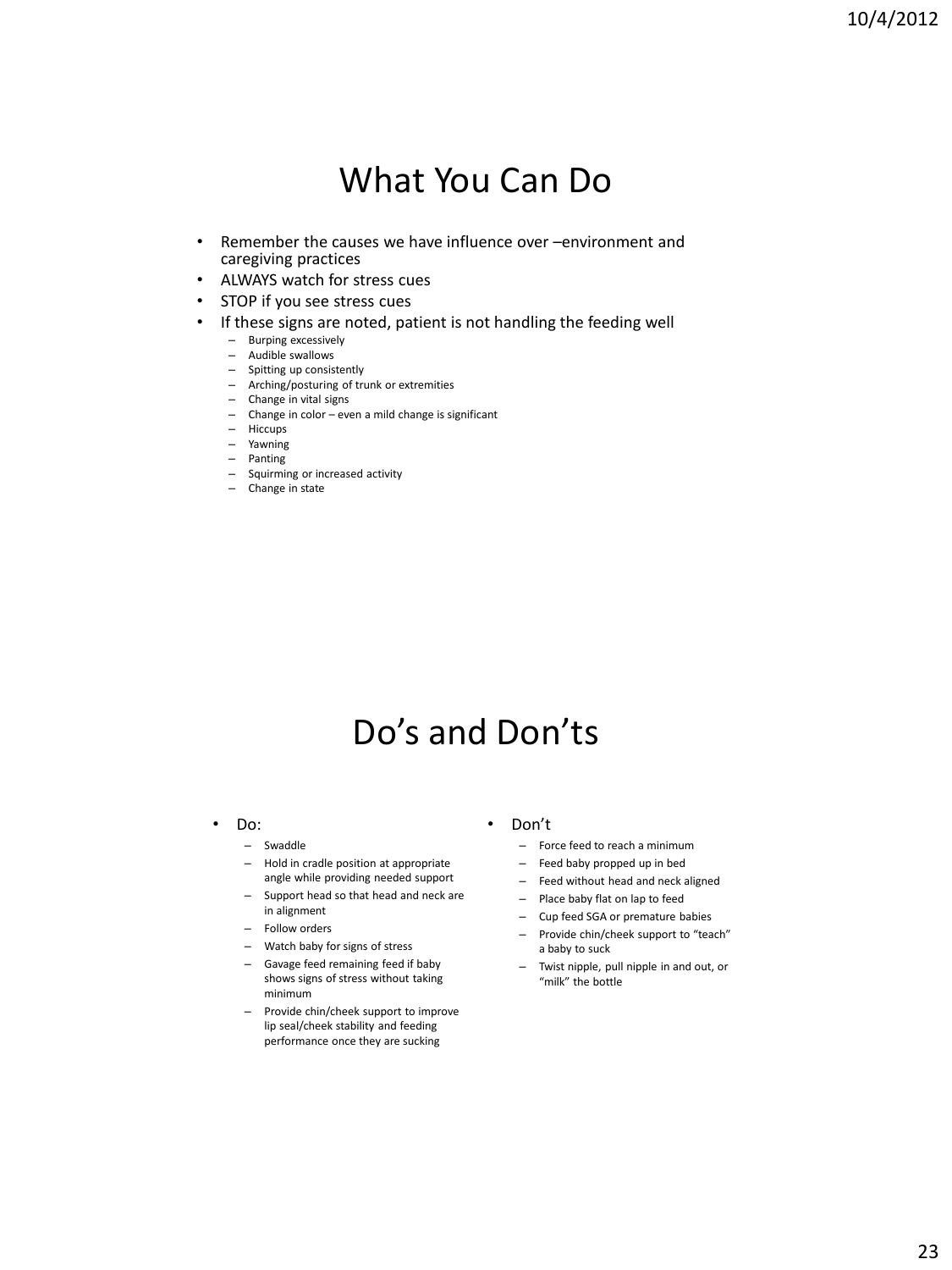

### **SPECIAL POPULATIONS: TUBE-FED INFANTS**

# Our Role

- Educate parents about tube feeding
- Prevent problems from developing
- Optimize oral motor control and oral enjoyment for exploration and feeding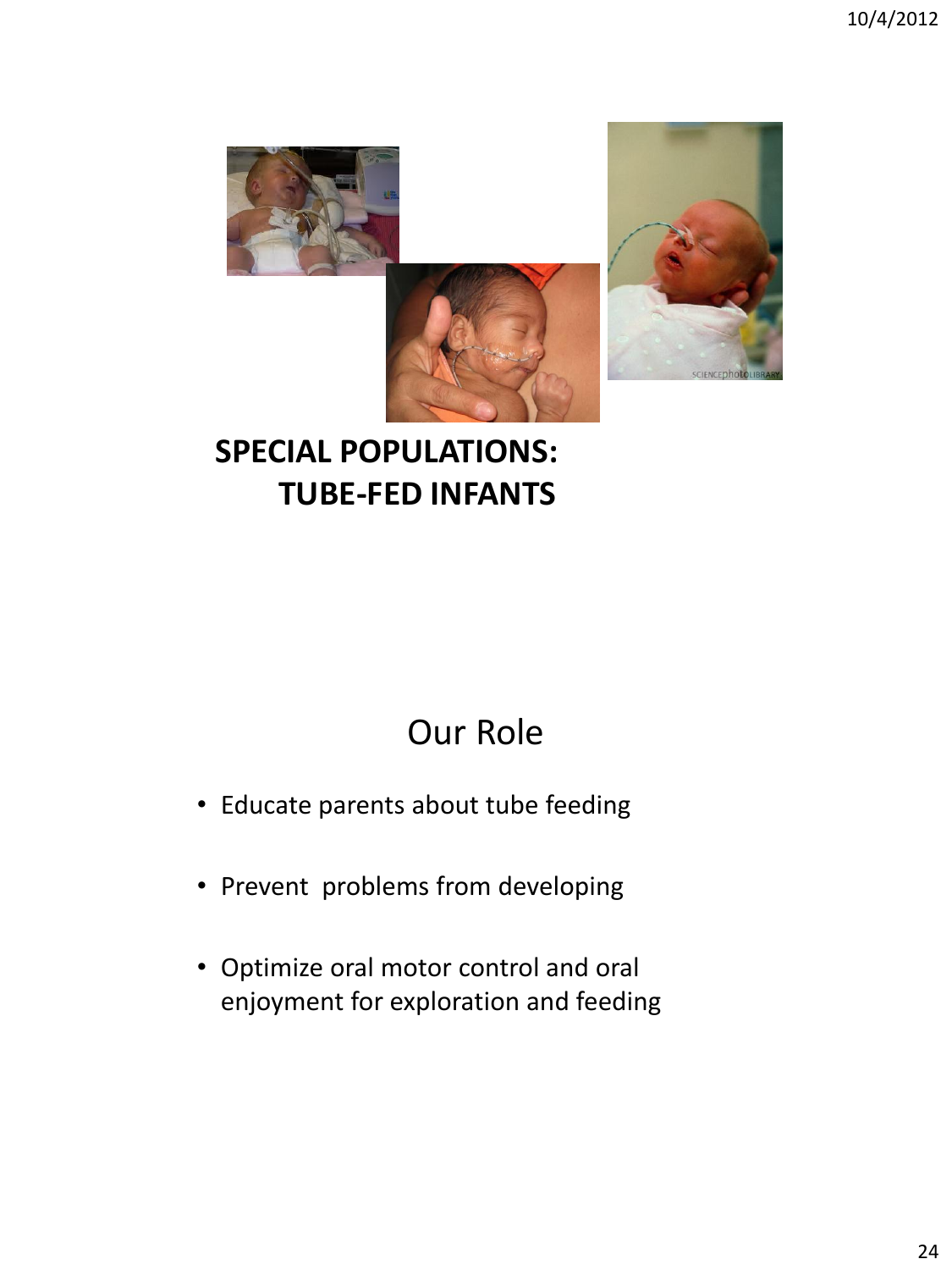## Therapist Roles

- **Education** 
	- Resource for family about tube feeding
	- Assist to prevent problems
- Ongoing Consultation
	- To monitor progress of feeding by tube and monitor development of oral skills
	- Recommend more specific oral treatment as needed
- Family Support
	- Offer opportunities for families to come together with other families to share experiences
	- If possible, set family up with a "mentor" family
- Direct Oral Treatment
	- Treat oral sensorimotor difficulties, which may involve using food
	- Goals may include:
		- improving feeding relationship
		- optimizing feeding enjoyment
		- oral normalization and desensitization
		- experimentation with new food and textures
		- Increasing pleasure in increased quantities of food

### Gavage Feeding

- Bolus versus Pump
- NG, OG, G-tube, G-J tube
- Encourage non-nutritive sucking during gavage feeds using soothie pacifier
- Hold patient swaddled as patient would be held for bottle feeding

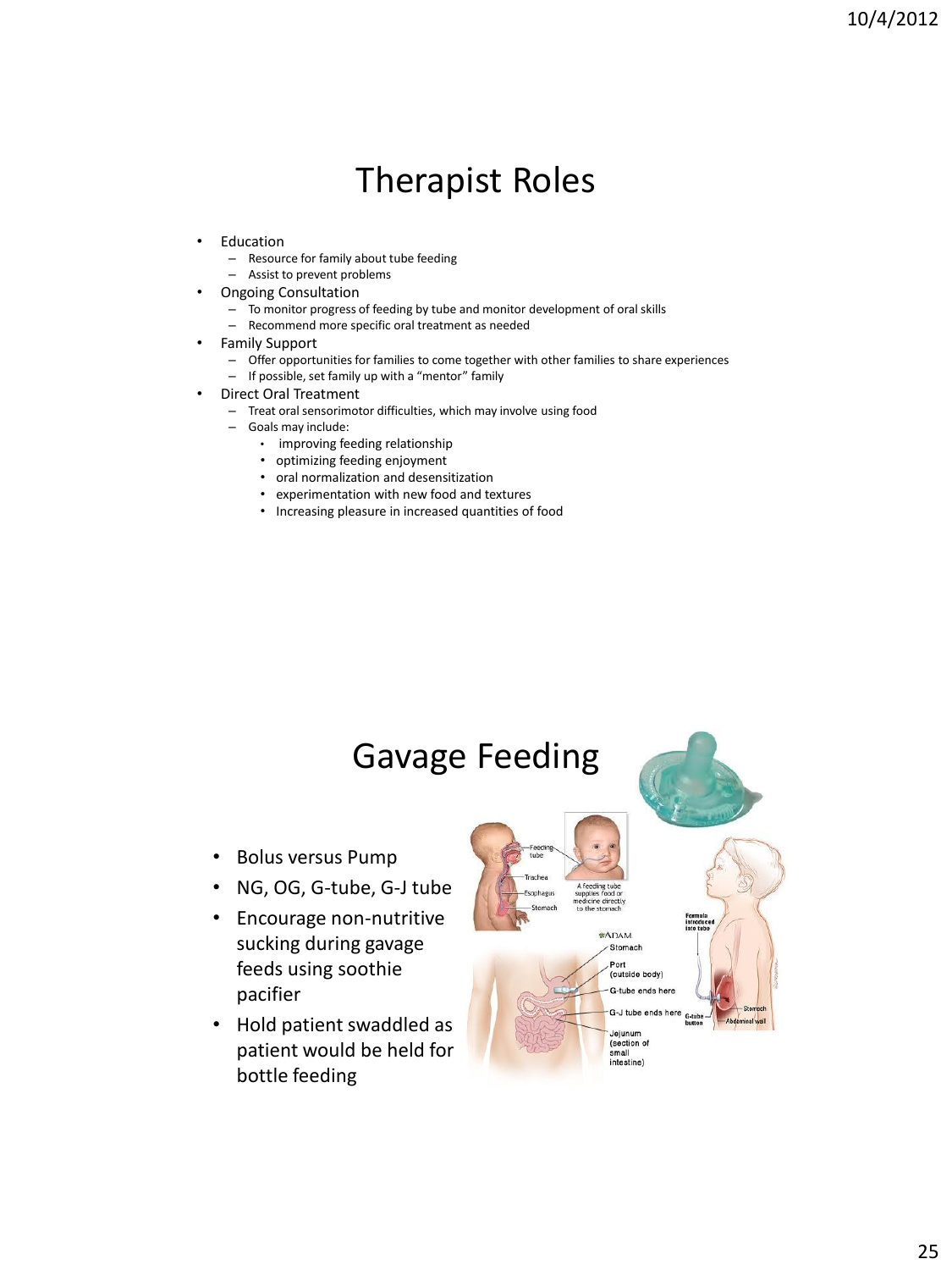# Positioning for Feeding



- Provide tube-fed child with physical and emotional nourishment that oral feeders receive at mealtime
	- If age appropriate, hold baby while tube-feeding
		- Closeness important for attachment and bonding
	- Give pacifier to facilitate non-nutritive sucking while becoming full
	- If sleeping while being fed, best position is elevated prone with a sling support or in sidelying position on right side to facilitate more rapid stomach emptying

# Treatment

- Comprehensive Oral Motor Treatment
	- Focus strongly on parent-child interaction during meals and education
	- Develop positive and enjoyable use of the mouth in all its functions
	- Focus is on developing appropriate use of mouth in conjunction with respiratory and phonatory systems, in exploration, sound play, and as much oral feeding as possible
	- Food and liquid are NOT essential and may not be included at all if child has a severe swallowing disorder
		- May be introduced to provide smells, tastes, and temperatures, and to elicit specific oral movements when child is able to handle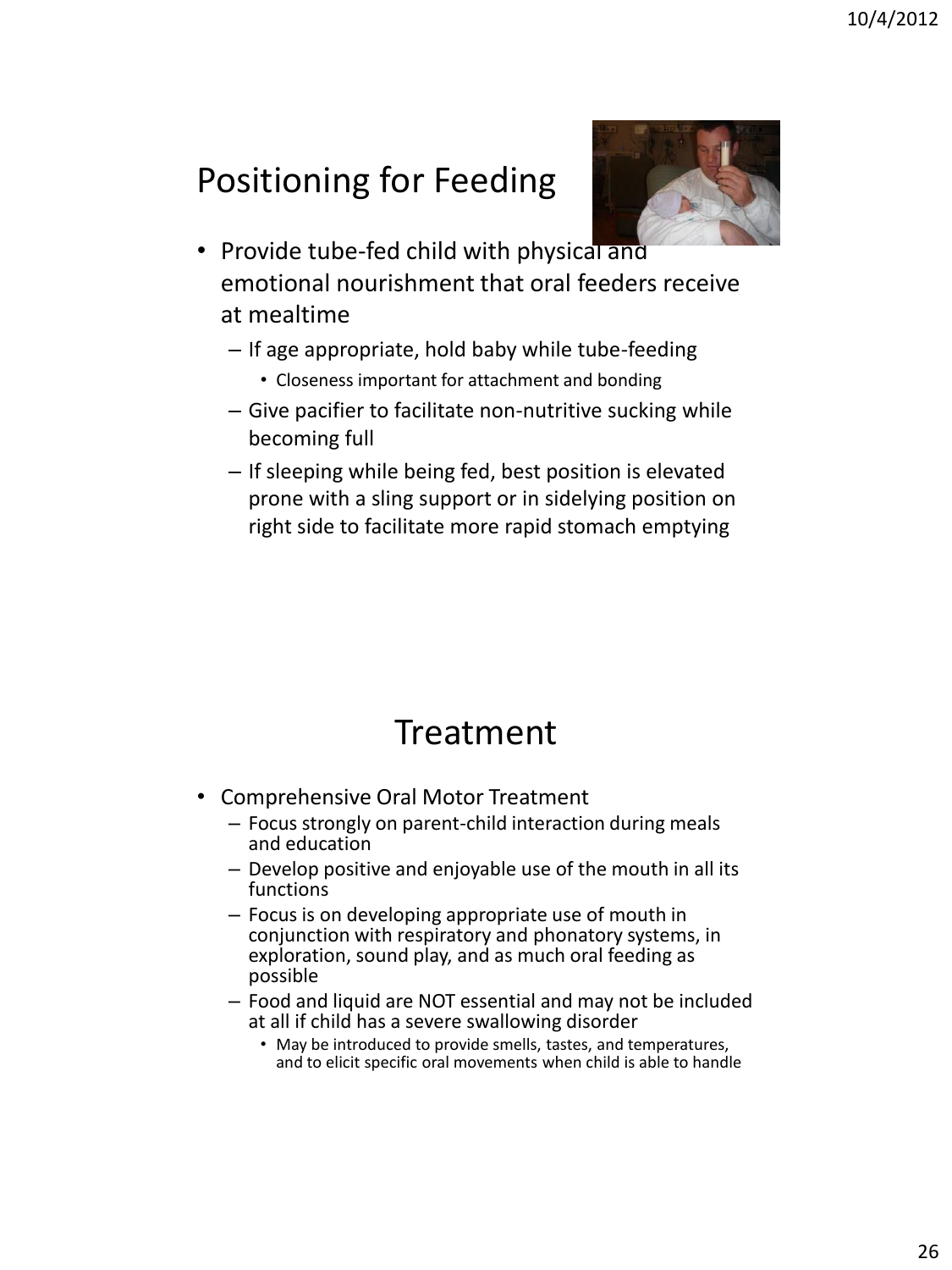### Treatment, cont.

- Strategies include opportunities for development of sensory awareness, perception, and discrimination within the mouth
- Oral feeding is the by-product of a total program, not the major goal
- Provides support for child and family: Looks at the mouth as part of a whole child, who is part of a whole family
- Child develops skills from their own starting point on the continuum, and THEY set the pace (medical status, growth, dev. of oral skills)

## Considerations

• As baby gets closer to 6 months (dev. age), consider rotating formulas with different nutritional components or use of homemade blended formula to establish digestive efficiency

[http://www.mealtimenotions.com/HomemadeB](http://www.mealtimenotions.com/HomemadeBlendedFormulaHandbook.htm) [lendedFormulaHandbook.htm](http://www.mealtimenotions.com/HomemadeBlendedFormulaHandbook.htm)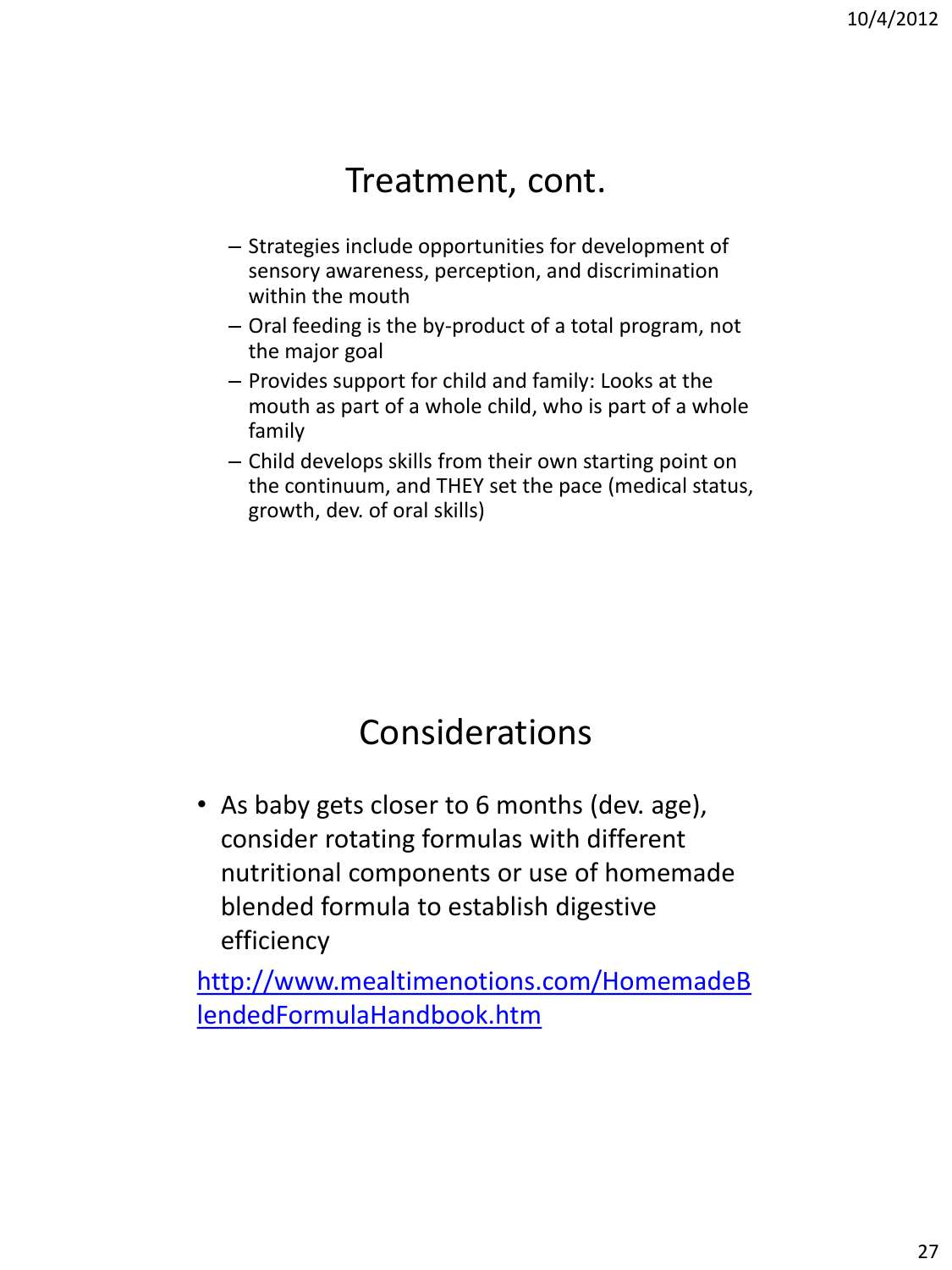### Outcomes

• Children who are dependent on tube feedings are at a higher risk of developing a feeding disorder than their healthier counterparts

(Newman, 2000; Ross & Browne, 2002)

• At risk for oral aversions, oral hypersensitivity, and disassociating oral-motor movements with satiation of hunger. This makes reinitiation of feeding by mouth difficult and time intensive (Gosa & McMillan, 2006)



### **SPECIAL POPULATIONS: DOWN SYNDROME**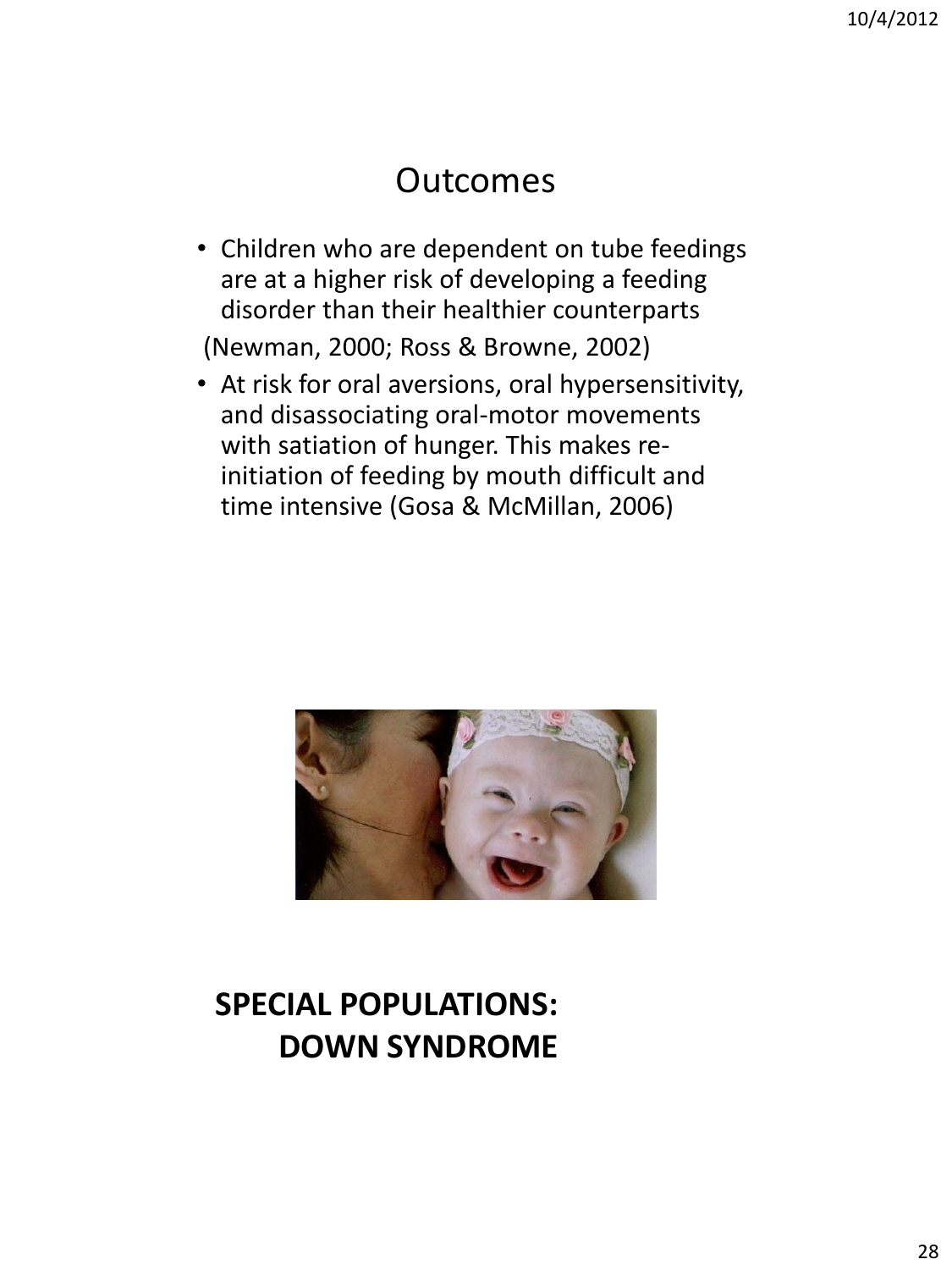### Incidence & Possible Medical Issues

- Estimated incidence is between 1 in 1,000 to 1 in 1,100 live births worldwide
- Each year approximately 3,000 to 5,000 children are born with this chromosome disorder and it is believed there are about 250,000 families in the United States of America who are affected by Down Syndrome.
- Hearing deficits, congenital heart disease, intestinal abnormalities, eye problems, immunologic concerns

# Specific Considerations

- Low tone
	- $-$  Low tone = Weakness
	- Tongue: reduces strength & skill for movement, shape may be thick and humped, bolus collection inefficient
	- Cheeks: reduces strength & skill for lip and cheek movement, lack control & flexibility for efficient sucking, liquid/food falls into buccal cavity, can cause mouth to hang open
- Oral control issues
	- Jaw instability and tongue protrusion
		- Tongue protrusion limits mobility and freedom of tongue to assist in eating/drinking
		- May influence the development of mature swallowing pattern because protrusion pattern is incompatible with tongue-tip elevation
- Sensory Issues
	- Decreases in postural tone can raise sensory threshold to all stimulation so ability to perceive small amts of sensory information may be reduced
	- Treatment should focus on changing aspects of overall physical environment with physical handling and positioning to increase postural tone and responsiveness to sensory input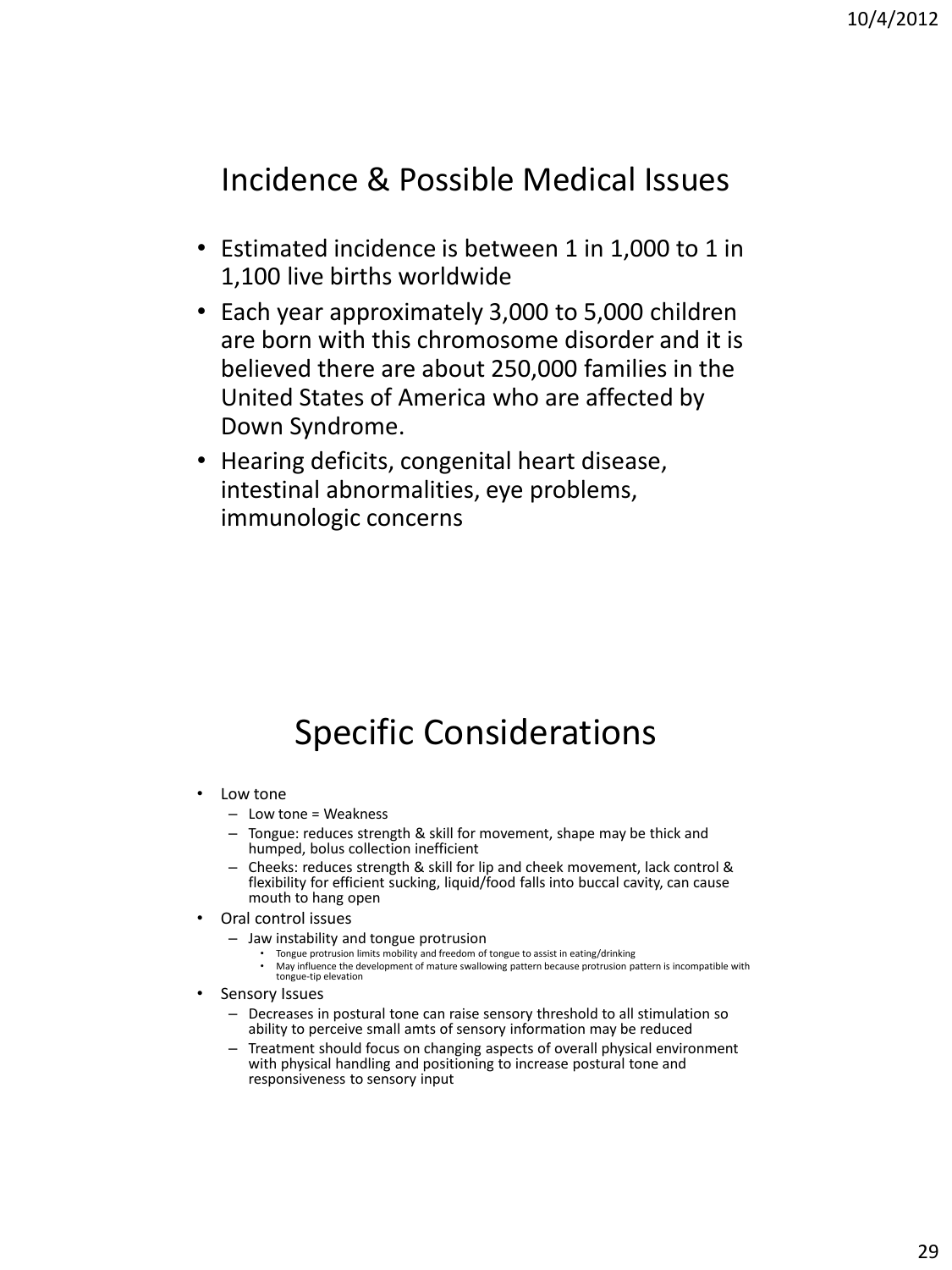### Treatment Strategies

- Facilitating normal suckling pattern
	- Suckle pattern weak, disorganized, poorly sustained
	- Consider cardiac impact on respiration/endurance
	- Reduce impact of limiting physical patterns (extension/decreased postural tone) through positioning and handling
	- Facilitate flexion with chin-tuck position to increase sucking skill
	- Use non-nutritive sucking to stimulate stronger suck by using traction
	- Timing issues -> focus on developing a suckle pattern that is easily initiated, rhythmical, strong, sustained and efficient (pacing/regulation/external support)



### **SPECIAL POPULATIONS: CLEFT LIP & PALATE**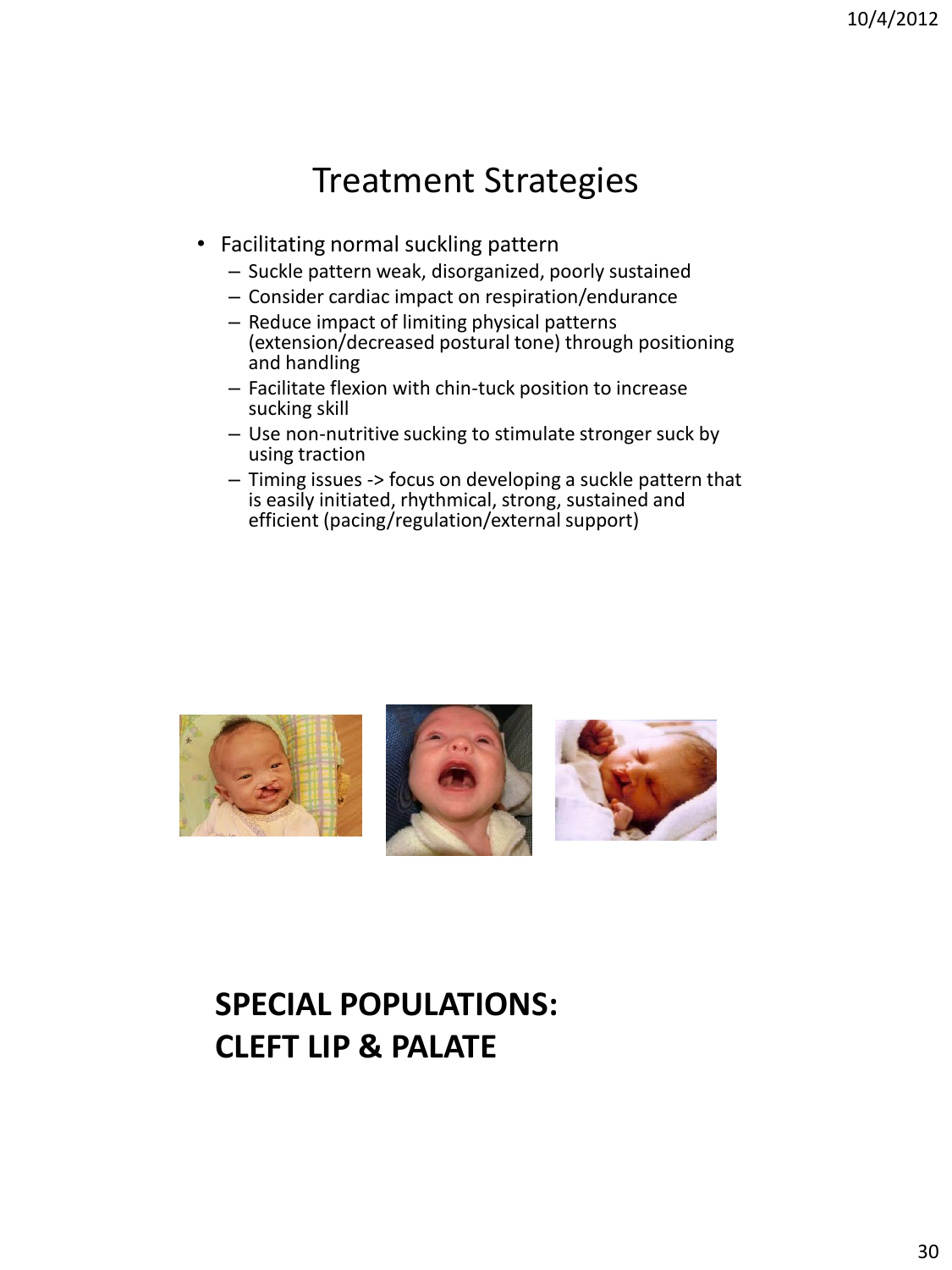### Considerations

- Cleft lip alone or isolated cleft of soft palate have less trouble with feeding
	- Cleft lip only CAN breastfeed
	- Seal can be created by positioning cleft next to breast or by use of mother's thumb to take up space
- Degree of difficulty feeding strongly correlated with degree and location of clefting
- Consider grieving process of family with arrival of a *different* baby
- Focus on feeding interactions and give support as needed

### Choice of Feeding System for Cleft Palate

- Important factors to consider
	- Provide as normal a mother-infant interaction as possible?
	- Give baby control of liquid flow rate?
	- Work on a positive pressure compression system?
	- Does nipple compress easily?
	- Is flow rate rapid enough without being too fast?
	- Is nipple soft to reduce unnecessary fatigue?
	- Is it readily available?
	- Is it affordable?
	- Is it safe?
	- Can it be easily cleaned?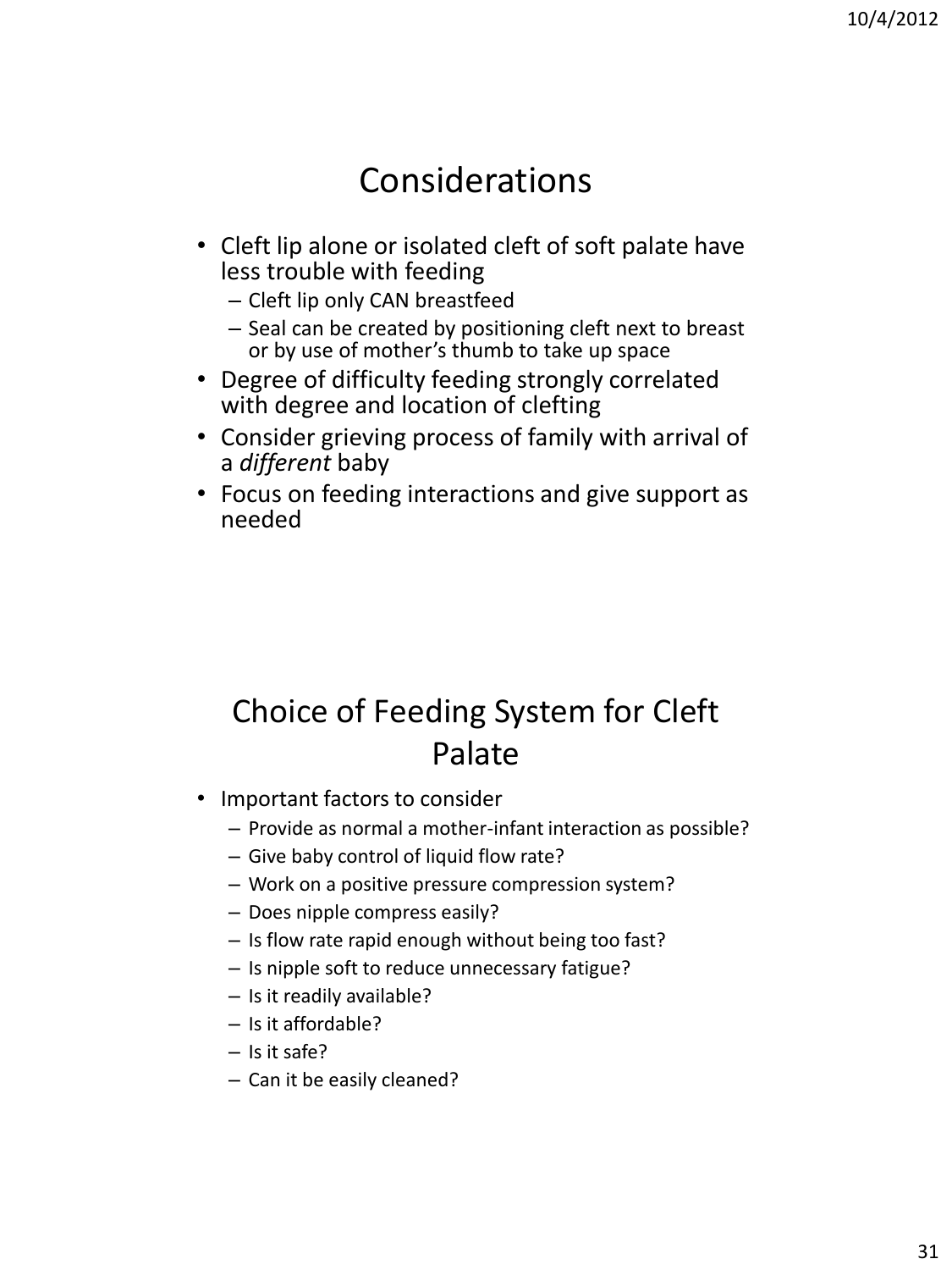### Always:

- Feed in a more upright position
	- Allows gravity to move liquid into pharynx while directing it away from nasal cavity, ears, and cleft
- Feeding should be slow enough to prevent choking, coughing and loss of liquid into nasal cavity, but fast enough to prevent fatigue
- Burp frequently – Much more air swallowed during feeding w/ cleft
- Consider feeding infant smaller amounts of liquid at each feeding and increasing number per day

### Cleft palate nurser



- Designed for use with babies with a cleft palate who are unable to create an effective seal for a successful suck
- Squeeze gently as infant sucks, stop when he stops.
- Some of these infants can successfully nurse even though unable to take a regular bottle
- Can be used with standard term nipple • Allows for infant to extract milk using
- compression
- Made of soft plastic that is easy to squeeze in order to assist infant with milk extraction
- Feeder is in charge of flow rate
- Reusable
- Price approximately \$16 for 6 bottles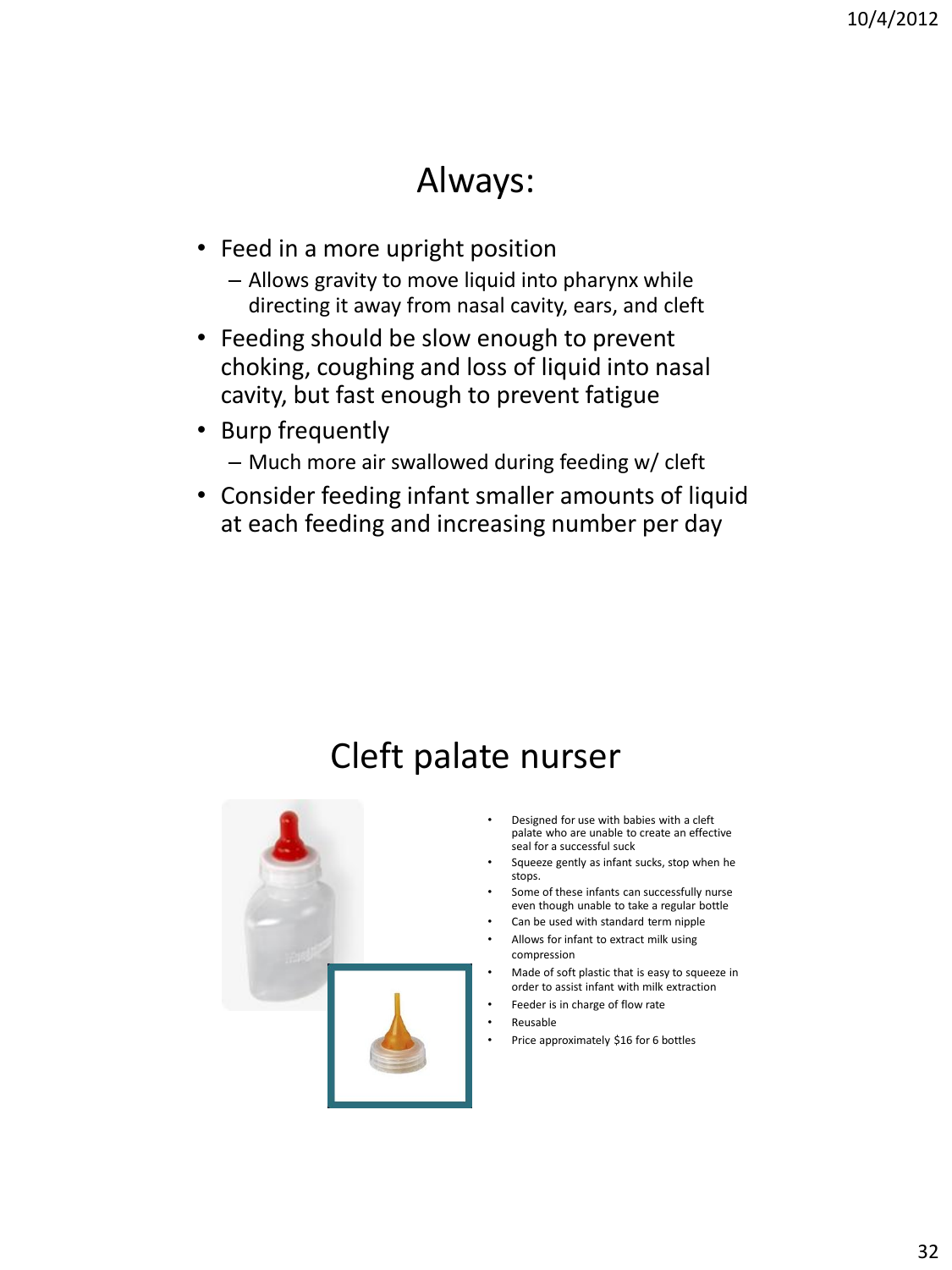## Haberman feeder



- Designed by the mother of a child with neurological problems
- Length of line on the nipple pointed toward infant's nose controls flow of formula
- Formula should always be in the nipple
- Allows for infant to use compression (positive pressure) of lips and gums to get milk
- Allows for feeder to assist with milk extraction
- Has 3 flow rates: slow, medium, fast
- Has 1-way valve to prevent backflow
- Feeder is in charge of flow rate
- Reusable
- Price approximately \$22.50 per bottle

# Pigeon Cleft Palate Nipple



- Y cut nipple with thin and thick side
- Has a 1-way valve to help prevent excessive air intake and backflow
- Allows for infant to extract milk using compression
- Flow rate controlled by infant only
- Does not allow help from feeder
- Soft bottle available to order if infant needs help from feeder
- Price approximately \$3.50 per nipple